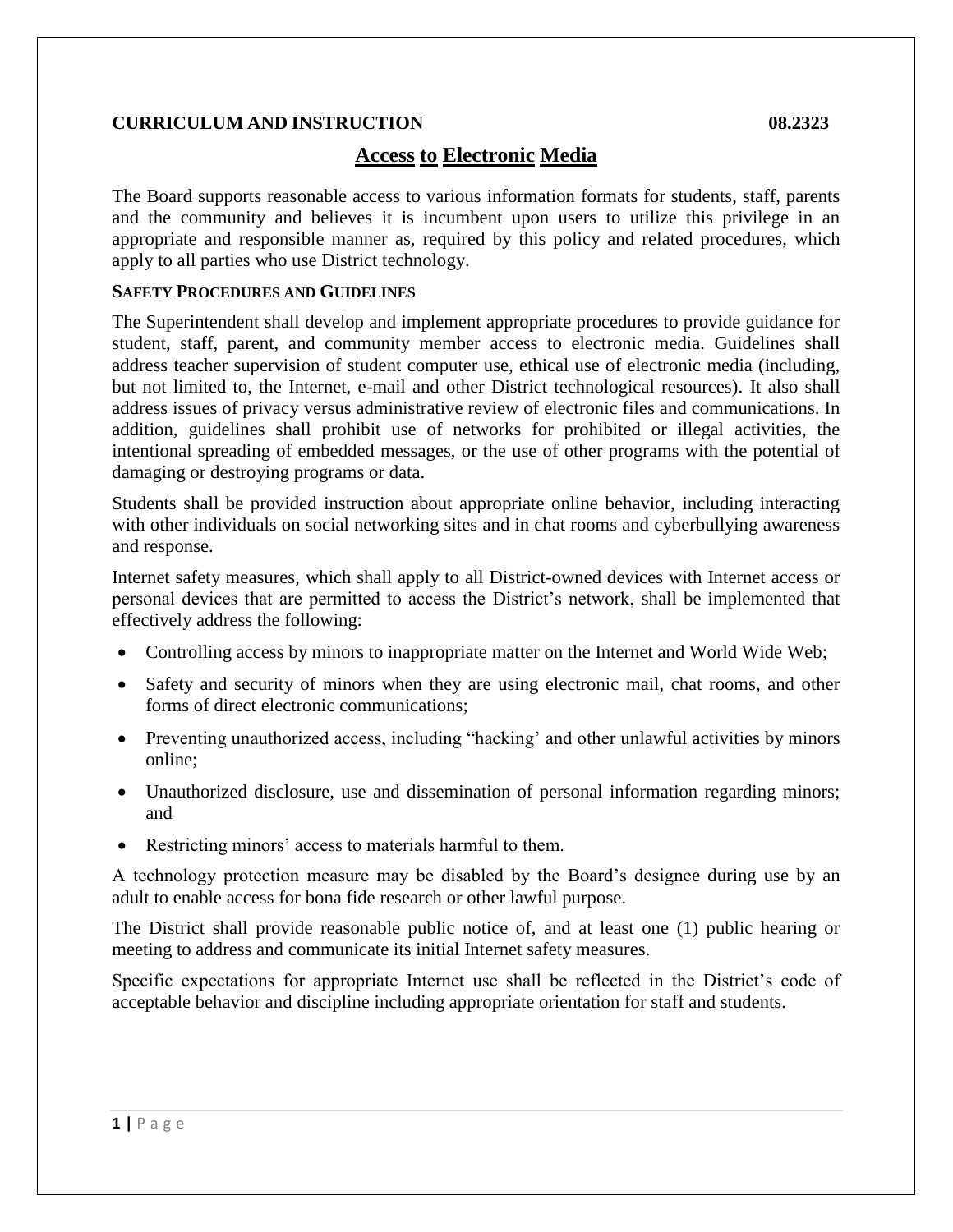# **Access to Electronic Media**

## **PERMISSION/AGREEMENT FORM FOR STUDENTS**

A written parental request shall be required prior to the student being granted independent access to electronic media involving District technological resources.

The required permission/agreement form, which shall specify acceptable uses, rules of on-line behavior, access privileges and penalties for policy/procedural violations, must be signed by the parent or legal guardian of minor students (those under 18 years of age) and also by the student.

This document shall be kept on file as a legal, binding document. In order to modify or rescind the agreement, the student's parent/guardian (or the student who is at least 18 years old) must provide the Superintendent with a written request.

## **AGREEMENT FORM FOR STAFF, PARENTS, AND COMMUNITY MEMBERS**

A written request/agreement shall be required prior to the staff, parents, and community members being granted independent access to electronic media involving District technological resources.

The required request/agreement form, which shall specify acceptable uses, rules of on-line behavior, access privileges and penalties for policy/procedural violations, must be signed by the staff, parents, or community member. This document shall be kept on file as a legal, binding document.

## **EMPLOYEE USE**

Employees shall not use a code, access a file, or retrieve any stored communication unless they have been given authorization to do so. (Authorization is not required each time the electronic media is accessed in performance of one's duties.) Each employee is responsible for the security of his/her own password.

Employees are encouraged to use electronic mail and other District technology resources to promote student learning and communication with the home and education-related entities. If those resources are used, they shall be used for purposes directly related to work-related activities.

Technology-based materials, activities and communication tools shall be appropriate for and within the range of the knowledge, understanding, age and maturity of students with whom they are used.

District employees and activity sponsors may set up blogs and other social networking accounts using District resources and following District guidelines to promote communications with students, parents, and the community concerning school-related activities and for the purpose of supplementing classroom instruction.

Networking, communication and other options offering instructional benefits may be used for the purpose of supplementing classroom instruction and to promote communications with students and parents concerning school-related activities.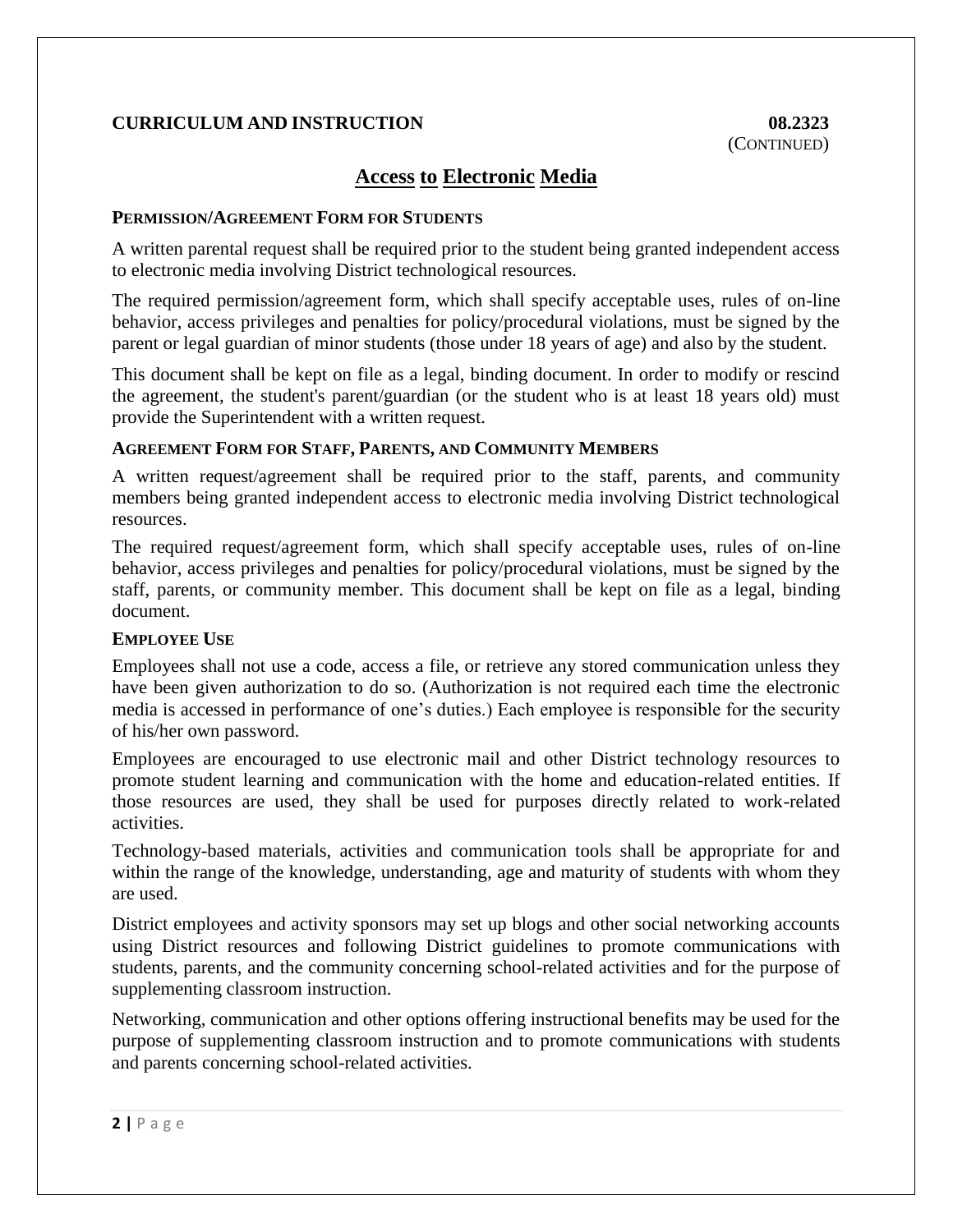# **Access to Electronic Media**

In order for District employees and activity sponsors to utilize a social networking site for instructional, administrative or other work-related communication purposes, they shall comply with the following:

- 1. They shall request prior permission from the Superintendent/designee.
- 2. If permission is granted, staff members will set up the site following any District guidelines developed by the Superintendent's designee.
- 3. Guidelines may specify whether access to the site must be given to school/District technology staff.
- 4. If written parental consent is not otherwise granted through AUP forms provided by the District, staff shall notify parents of the site and obtain written permission for students to become "friends" prior to the students being granted access. This permission shall be kept on file at the school as determined by the Principal.
- 5. Once the site has been created, the sponsoring staff member is responsible for the following:
	- a. Monitoring and managing the site to promote safe and acceptable use; and
	- b. Observing confidentiality restrictions concerning release of student information under state and federal law.

Staff members are discouraged from creating personal social networking sites to which they invite students to be friends. Employees taking such action do so at their own risk.

All employees shall be subject to disciplinary action if their conduct relating to use of technology or online resources violates this policy or other applicable policy, statutory or regulatory provisions governing employee conduct. The Professional Code of Ethics for Kentucky School Certified Personnel requires certified staff to protect the health, safety, and emotional well-being of students and confidentiality of student information. Conduct in violation of this Code, including, but not limited to, such conduct relating to the use of technology or online resources, must be reported to Education Professional Standards Board (EPSB) as required by law and may form the basis for disciplinary action up to and including termination.

## **COMMUNITY USE**

On recommendation of the Superintendent/designee, the Board shall determine when and which computer equipment, software and information access systems will be available to the community.

Upon request to the Principal/designee, community members may have access to the Internet and other electronic information sources and programs available through the District's technology system, provided they attend any required training and abide by the rules of usage established by the Superintendent/designee.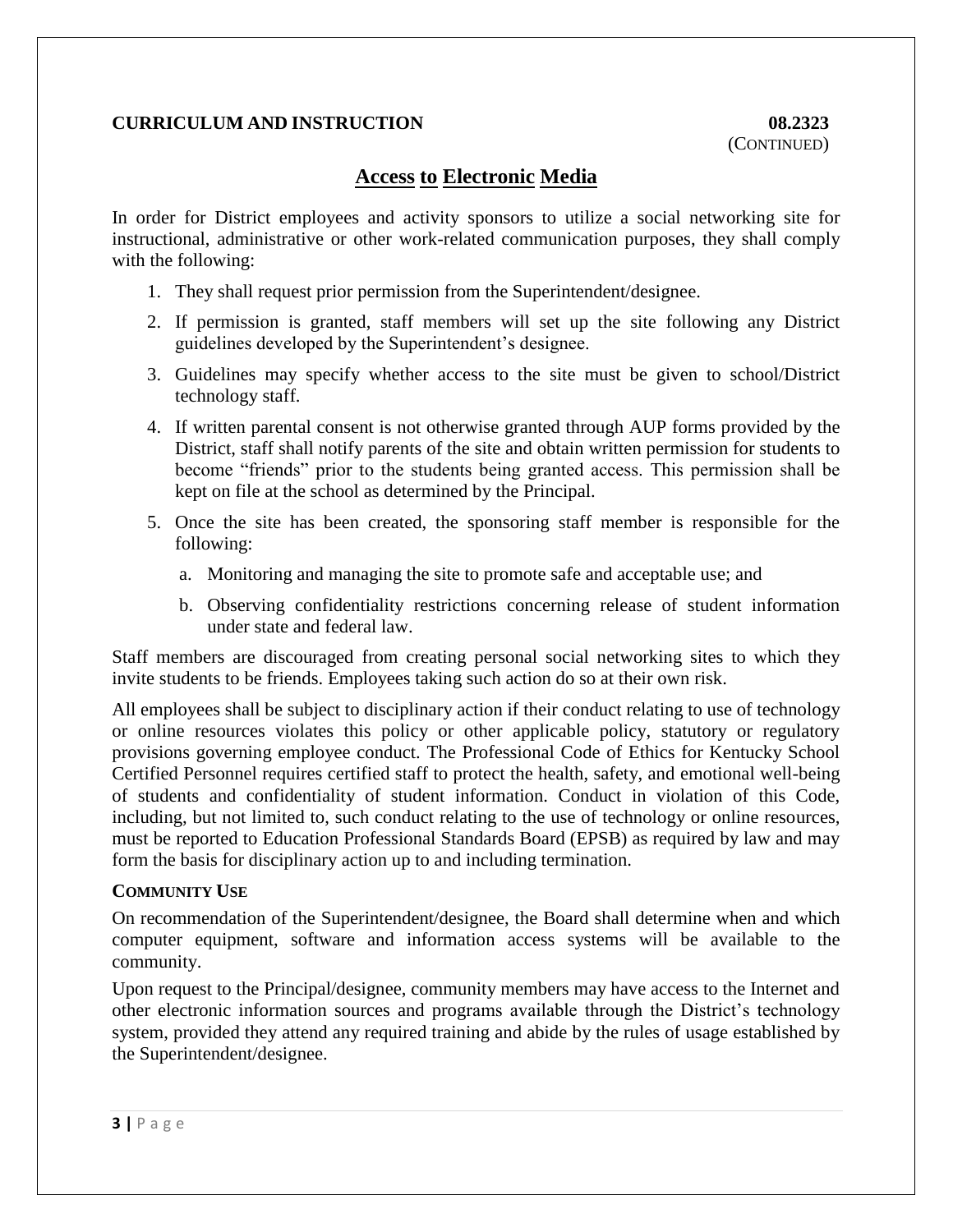# **Access to Electronic Media**

## **DISREGARD OF RULES**

Individuals who refuse to sign required acceptable use documents or who violate District rules governing the use of District technology shall be subject to loss or restriction of the privilege of using equipment, software, information access systems or other computing and telecommunications technologies.

Employees and students shall be subject to disciplinary action, up to and including termination (employees) and expulsion (students) for violating this policy and acceptable use rules and regulations established by the school or District.

## **RESPONSIBILITY FOR DAMAGES**

Individuals shall reimburse the Board for repair or replacement of District property lost, stolen, damaged, or vandalized while under their care. Students or staff members who deface a District web site or otherwise make unauthorized changes to a web site shall be subject to disciplinary action, up to and including expulsion and termination, as appropriate.

## **RESPONDING TO CONCERNS**

School officials shall apply the same criterion of educational suitability used to review other educational resources when questions arise concerning access to specific databases or other electronic media. School officials shall also apply the same criterion of appropriate conduct as addressed in the District's Student Discipline Code.

#### **AUDIT OF USE**

Users with network access shall not utilize District resources to establish electronic mail accounts through third party providers or any other nonstandard electronic mail system.

The Superintendent/designee shall establish a process to determine whether the District's education technology is being used for purposes prohibited by law or for accessing sexually explicit materials. The process shall include, but not be limited to:

- 1. Utilizing technology that meets requirements of Kentucky Administrative Regulations and that blocks or filters Internet access for both minors and adults to certain visual depictions that are obscene, child pornography, or, with respect to computers with Internet access by minors, harmful to minors;
- 2. Maintaining and securing a usage log; and
- 3. Monitoring online activities of minors.

## **RETENTION OF RECORDS FOR E-RATE PARTICIPANTS**

Following initial adoption, this policy and documentation of implementation shall be retained for at least five (5) years after the last day of service in a particular funding year.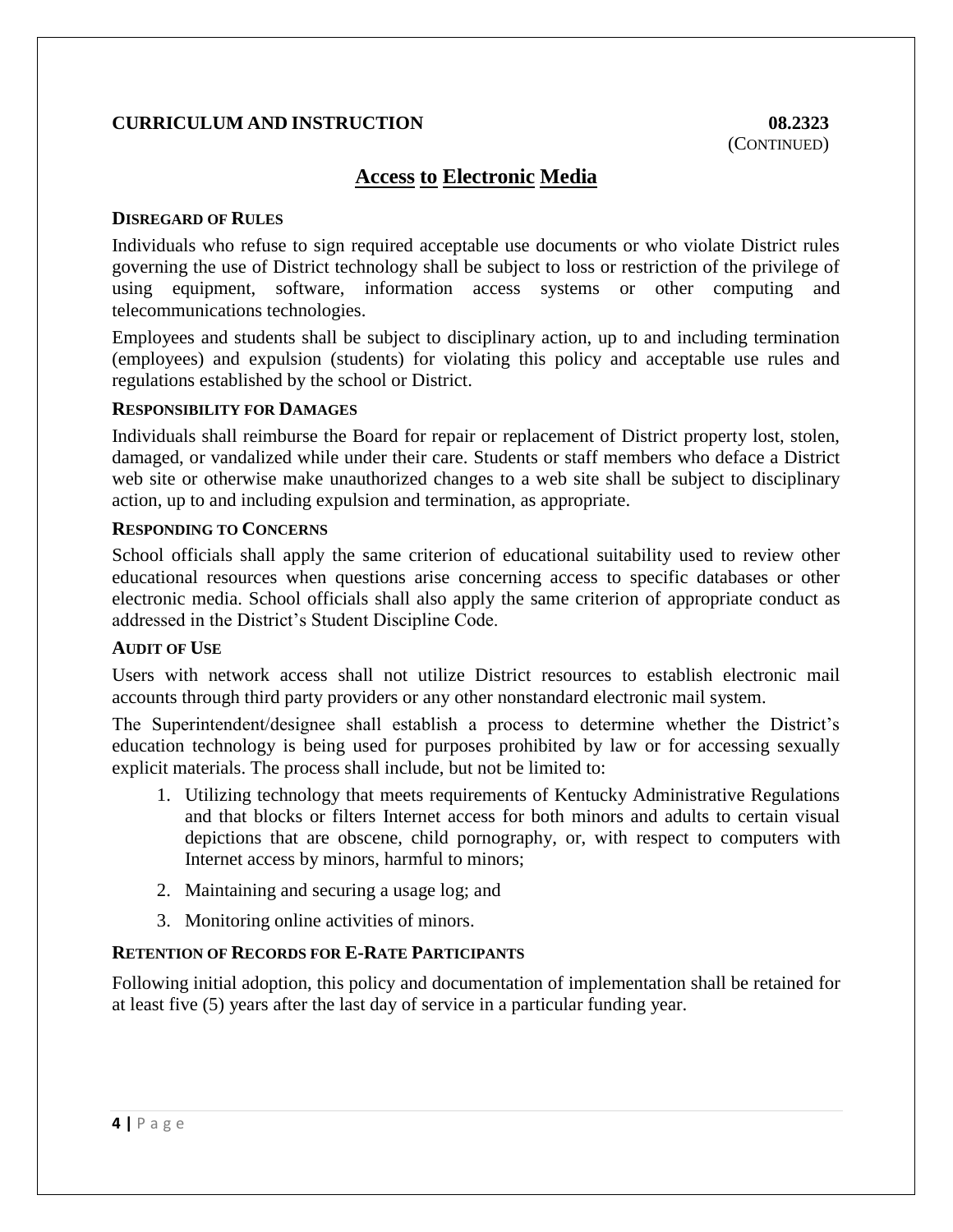(CONTINUED)

# **Access to Electronic Media**

#### **REFERENCES:**

KRS 156.675; 47.U.S.C.§ 254; 701 KAR 5:120 [16 KAR 1:020](file:///C:/documentmanager.asp%3frequestarticle=/kar/016/001/020.htm&requesttype=kar) (Code of Ethics) 47 U.S.C. 254/Children's Internet Protection Act; 45 C.F.R. 54.520 Kentucky Education Technology System (KETS)

## **RELATED POLICIES:**

03.1325/03.2325; 03.17/03.27 08.1353, 08.2322 09.14, 09.421, 09.422, 09.425, 09.426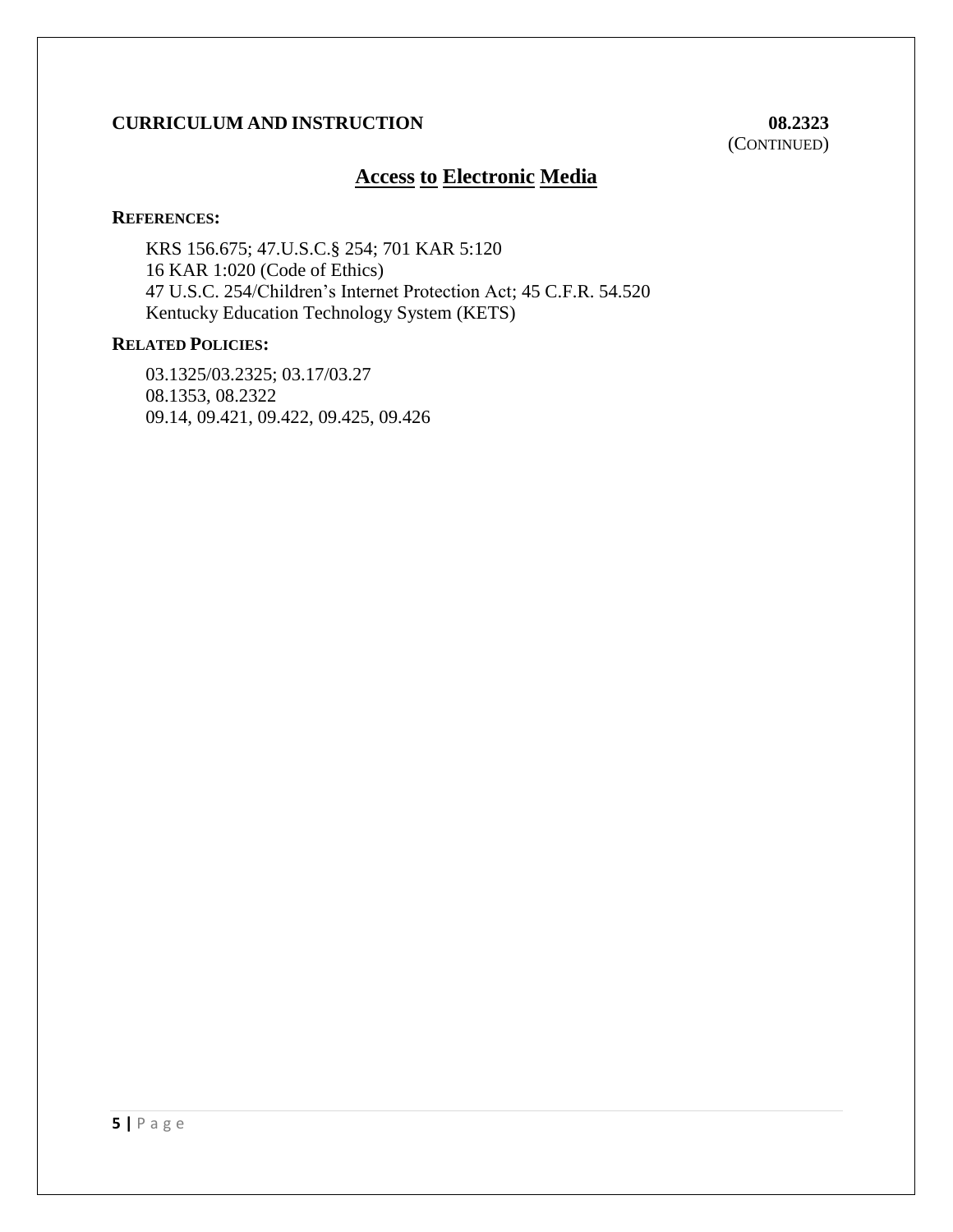## **Electronic Resources – Acceptable Use Procedures and Internet Safety Policy (Including all network [CCPSNet] and Internet access privileges)**

#### Instructional Implications of Legislation Governing Acceptable Use of Network and Internet Safety Policy:

Over the past seventeen years, several laws have been enacted that have instructional implications for use of Network and Internet resources in our classrooms. Six specific areas must be addressed with network and Internet access for all users:

- (1) 701 KAR 5:120 1998 Requirements for Acceptable Use Policies and Prevention of Sexually Explicit Materials of which the Board Policy and the Electronic Resources – Acceptable Use Procedures combine to become the Acceptable Use Policy for Calloway County Schools.
- (2) CIPA (Children's Internet Protection Act, enacted in December, 2000) has required the use of blocking and filtering technologies to protect children in our schools from obscene, pornographic and other information harmful to children. We currently utilize Microsoft TMG server with categorical blocking and filtering lists to assist with blocking and filtering and require due diligence on the part of staff supervising students is stressed during Professional Development and AUP training with staff and students.
- (3) NCIPA (Neighborhood Children's Internet Protection Act) has expanded the focus of CIPA to include issues of electronic messaging, disclosure of personal information of minors and unlawful online activities. This is an instructional area of focus in classrooms and AUP training.
- (4) Protecting Children in the 21<sup>st</sup> Century Act, enacted in October, 2008, adds an additional Internet Safety Policy which requires education and instruction about appropriate online behaviors. This Act requires specific education of minors about appropriate and inappropriate online behaviors.
- (5) Digital Citizenship 2009 adds the nine characteristics of digital citizenship to the Acceptable Use Policy for students and staff. Professional development offerings and Code of Acceptable Behavior/Code of Conduct for students must include good digital citizenship behavior definitions and consequences of failure to obey the standards. This is another area of focus for curriculum and instruction in classrooms.
- (6) Effective July 1, 2012, Boards receiving e-rate funding for Internet access are required to update their Internet policy concerning disabling of protection measures and their Internet Safety Policy to include age-appropriate instruction requirements for students regarding appropriate online behavior, cyberbullying awareness and appropriate response. Additional changes are suggested to meet other requirements of federal law (Children's Internet Protection Act, 2000).

#### **Access Privileges to Electronic Materials**

In the Calloway County Public Schools, access to electronic information resources can range from read-only access to instructional software to full search capability of the Internet. For these reasons, the Calloway County Public Schools maintains the right to limit access to software and/or documents found either on CCPSNet or the Internet, via technical or human barriers.

#### **General Standards – Users**

The following standards are used as a general structure for student, staff, and community member access to electronic resources.

#### *Primary (P-2) Students*

- Primary students are allowed to use network resources using a basic "student" login. This type of user login allows student read-only access to instructional software, Internet and data files.
- Primary students are not allowed to have independent access to the Internet at school.
- Internet access software will be installed on not more than four workstations per primary classroom. Internet access software may be installed on multiple workstations in primary computer labs.
- Authentication is required through Microsoft Active Directory, Threat Management Gateway Servers (TMG) and Children's Internet Protection Act (CIPA) compliant content filtering software or appliances for Internet Access.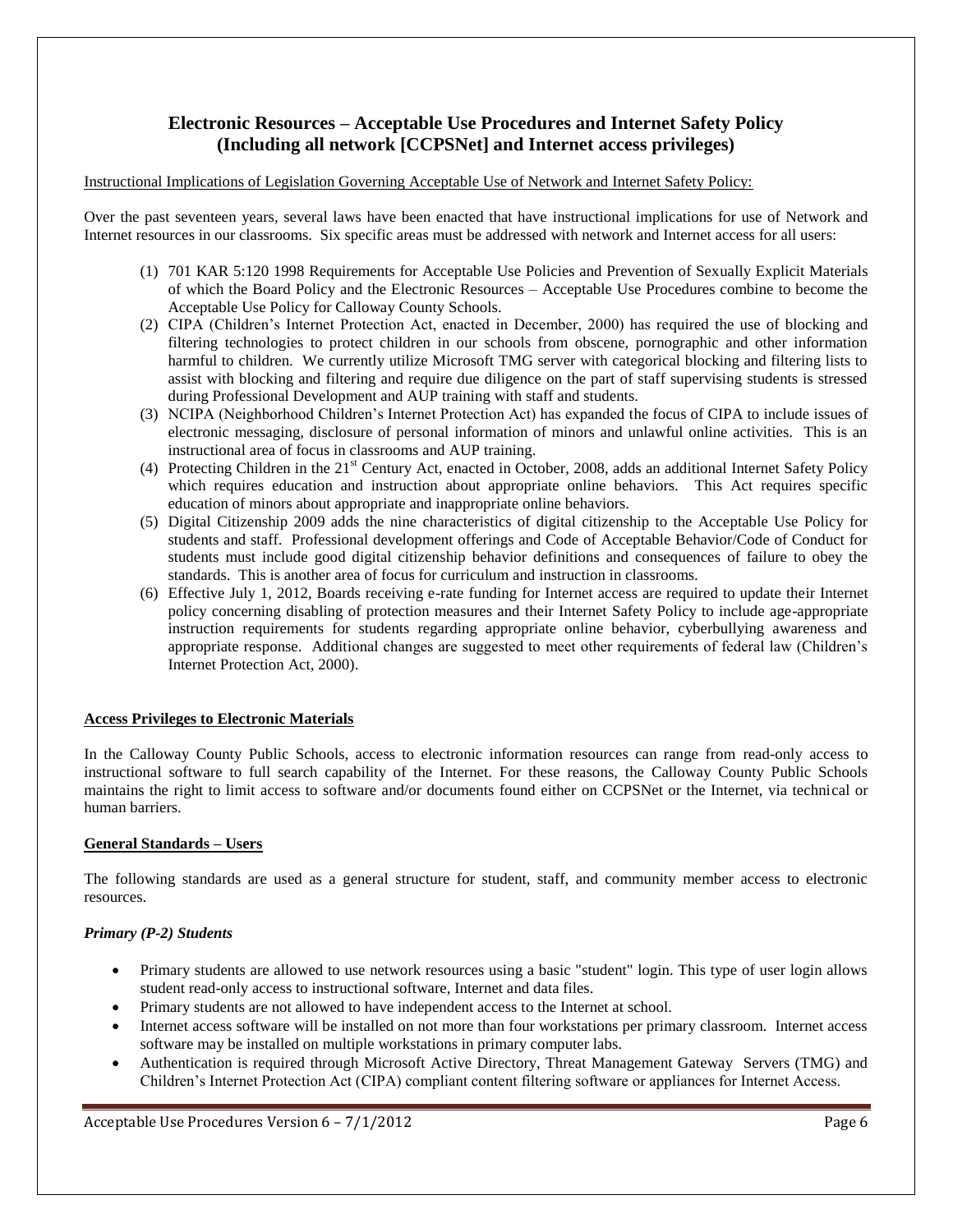Age-appropriate Internet Safety curriculum and Digital Citizenship instruction will be included in classrooms and parents will be encouraged to reinforce Internet Safety with their children.

#### *Elementary (3-5) Students*

- Elementary students are allowed to use network resources using a basic "student" login. This type of user login allows student access to instructional software and data files.
- Elementary (3-5) school students are allowed to have an independent school network user account if requested by a sponsoring teacher or parent with approval of School Technology Coordinator. This account may include a private storage directory for student work with individual login and password.
- Elementary students' access to the Internet is only available under the direct supervision of a teacher, instructional assistant or other trained adult. Elementary students are allowed to have supervised access to the Internet at school following age-appropriate Acceptable Use Training conducted by School/District Personnel and upon parental approval and receipt of signed Student Contract.
- Age-appropriate Internet Safety curriculum and Digital Citizenship instruction will be included in classrooms and parents will be encouraged to reinforce Internet Safety with their children.
- All workstations in schools will have Internet Access software and configuration of appropriate security and CIPA filtering.
- Authentication by individual student name and password is required through Microsoft Active Directory, TMG Server and CIPA compliant content filtering software or appliances for Internet Access.
- Security is of utmost importance and UserID and Passwords must be kept confidential by all students.
- Elementary students may be given access to electronic mail/Internet mail if requested by a sponsoring teacher and/or parent with approval of School Technology Coordinator. Students with electronic mail accounts must attend a training/awareness session provided by the network administrator or designee prior to being given the account. Parents/guardians of elementary students may be requested to accompany their student to the training session.

#### *Middle School (6-8) Students*

- Middle school students are allowed to use network resources using a basic "student" login. This type of user login allows student access to instructional software and data files.
- Middle school students are allowed to have an independent school network user account if requested by a sponsoring teacher or parent with approval of School Technology Coordinator. This account may include a private storage directory for student work with individual login and password.
- Student access to the Internet is only available under direct supervision of a teacher, instructional assistant or other trained adult. Middle school students are allowed to have independent access to the Internet at school only if they have a contract form signed by the parent or guardian with approval of School Technology Coordinator. Students with independent Internet access must attend an age-appropriate AUP training/awareness session provided by a network administrator or designee prior to being given the account. Parents/guardians of Middle school students may be requested to accompany their student to the training session.
- Age-appropriate Internet Safety curriculum and Digital Citizenship instruction will be included in classrooms and parents will be encouraged to reinforce Internet Safety with their children.
- Authentication by individual student name and password is required through Microsoft Active Directory, TMG Server and CIPA compliant content filtering software or appliances for Internet Access.
- Security is of utmost importance and UserID and Passwords must be kept confidential by all students.
- Middle school students may be given access to electronic mail/Internet mail if requested by a sponsoring teacher or parent with approval of School Technology Coordinator. Students with electronic mail accounts must attend a training/awareness session provided by a network administrator or designee prior to being given the account.

#### *High School Students*

 High School students are allowed to use network resources using a basic "student" login. This type of user login allows student access to instructional software and data files.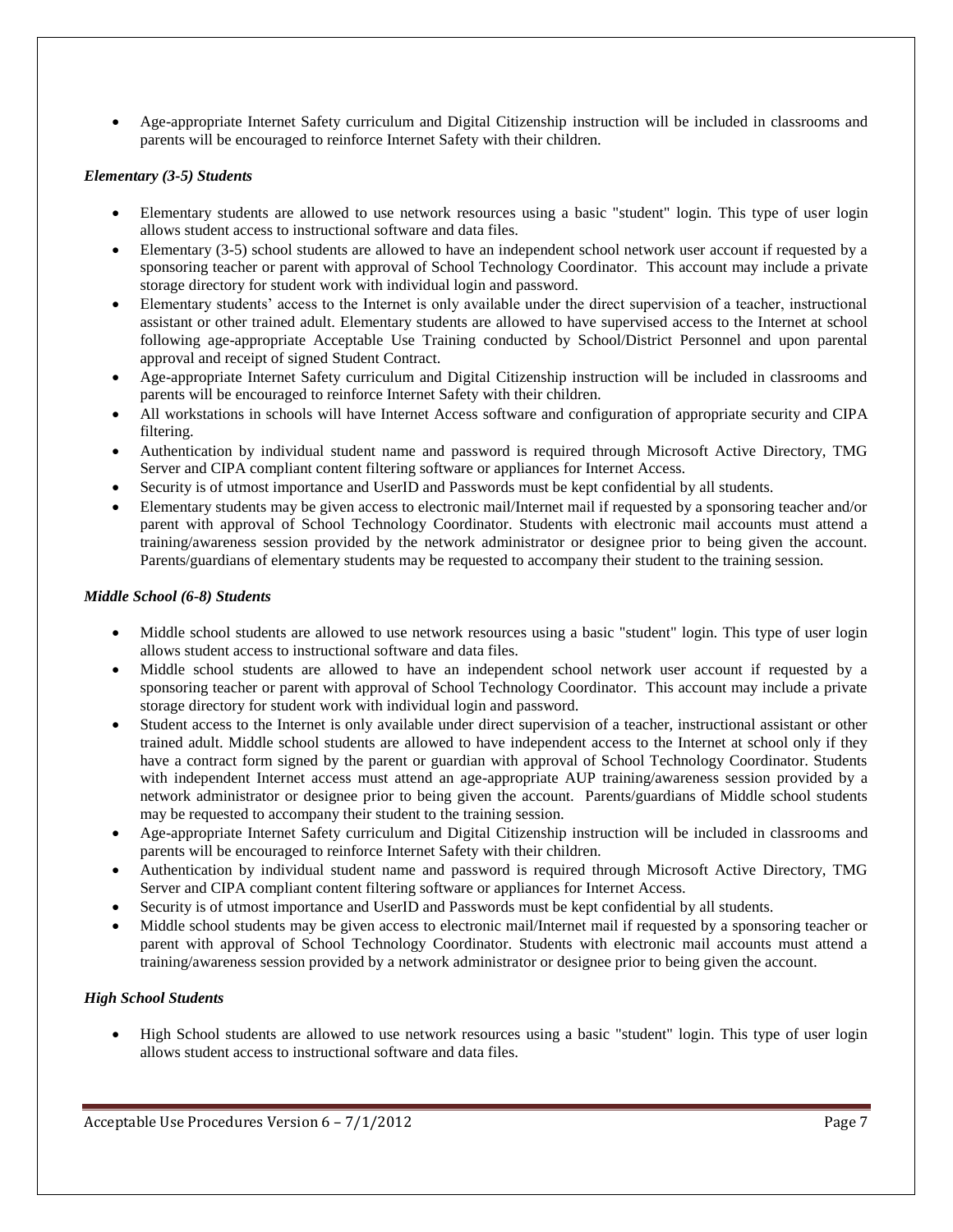- High school students are allowed to have an independent school network user account if required for a class or requested by a sponsoring teacher or parent with approval of School Technology Coordinator. This account may include a private storage directory for student work with individual login and password.
- Student access to the Internet is available only under direct supervision of a teacher, instructional assistant or other trained adult. High school students are allowed to have independent access to the Internet at school only if they have a contract form signed by the parent or guardian with approval of School Technology Coordinator. Students with independent Internet access must attend an age-appropriate AUP training/awareness session provided by a network administrator or designee prior to being given the account. Parents/guardians of High school students may be requested to accompany their student to the one- hour training session.
- Age-appropriate Internet Safety curriculum and Digital Citizenship instruction will be included in classrooms.
- Authentication by individual student name and password is required through Microsoft Active Directory, TMG Server and CIPA compliant content filtering software or appliances for Internet Access.
- Security is of utmost importance and UserID and Passwords must be kept confidential by all students.
- High school students may be given access to electronic mail/Internet mail with approval of the School Technology Coordinator. Students with electronic mail accounts must attend a training/awareness session provided by a network administrator or designee prior to being given the account.

#### *Certified and Classified Staff*

- For every staff person whose position requires network access, an account(s) with appropriate rights will be established. This account includes access to electronic mail and a private directory for files.
- Network security is of highest priority. UserID and Passwords must be kept confidential and workstations securely logged out before leaving them.
- Certified and classified staff access to the Internet is available upon request. Staff with Internet access must attend a three-hour training/awareness session provided by a network administrator or designee prior to being given the account. [See NOTE below.]
- Staff will be provided access to Internet Safety curriculum and Digital Citizenship resources for use in instructional settings with students.
- Authentication by individual staff name and password is required through Microsoft Active Directory, TMG Server and Children's Internet Protection Act (CIPA) compliant content filtering software or appliances for Internet Access.
- Only certified staff who complete the three hour training/awareness session will be eligible to sign as a sponsoring teacher for student access and to use the Internet instructionally with students. [See NOTE below.]

[NOTE WAIVER PROCESS – A Staff member who has completed Acceptable Use Training at another educational institution may make application for a Waiver of AUP Training. Request for Waiver and proof of this training must be submitted in the form of a written statement from the District Technology Coordinator or equivalent staff in the certifying institution to the Principal or STC. The proof and request for waiver should be forwarded to the District Technology Coordinator for approval. Alternatively, the Optional Form describing previous experience with instructional use of Internet resources may be submitted. If a waiver is granted the staff member will be required to attend a one-hour training session on the Calloway County Acceptable Use Policy and sign the appropriate contract(s) for use.]

#### **The standards listed for middle and high school students above apply to (non-student) parents and community members over the age of 18.**

#### *Parents*

- Parents are allowed Portal/Login Access to Infinite Campus after receiving username/password and appropriate training and agreement to the Calloway County Schools Acceptable Use Policy.
- Parents also have access to the Internet through Guest Access through agreement with the Acceptable Use Policy of Calloway County Schools. Usage is recorded or monitored for compliance.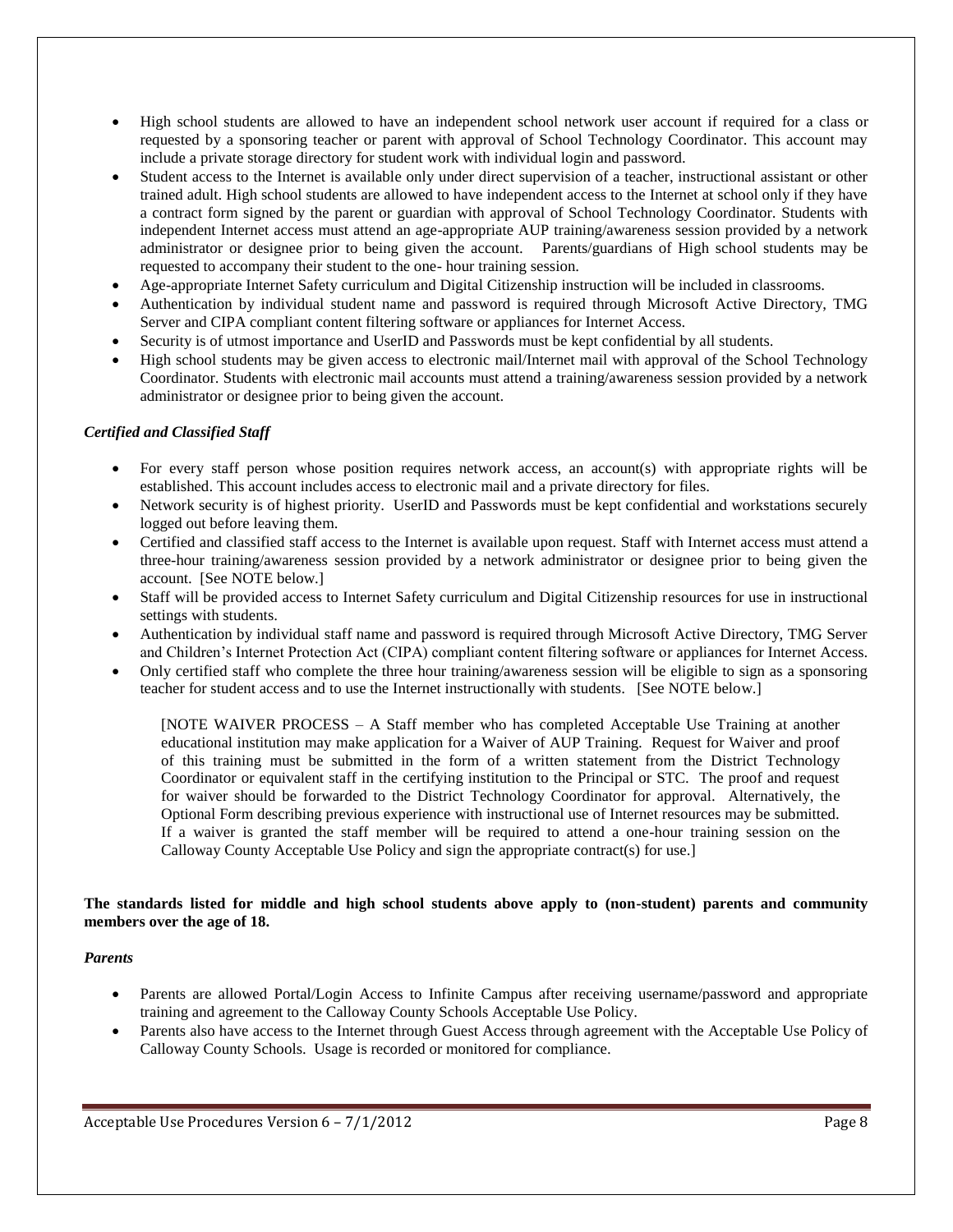#### *Community Members*

 Community members may have access to the Internet through guest access which requires agreement to the Acceptable Use Policy of Calloway County Schools and is recorded or monitored for compliance with the AUP.

#### **Special Information – Removal of Student and Staff Accounts, and Guest Access:**

**Deletion of account information from Active Directory, network services and termination of network privileges is effective upon graduation, withdrawal from Calloway County Public Schools or due to resignation or retirement from Calloway County Schools. Former Students are eligible for Guest access as a community member after graduation but not eligible for restoration of CCPSNet Full Account privileges until a minimum two year period of time has passed after graduation and employment by Calloway County Schools in an instructional capacity or with special permission granted due to employment requirements.**

**Restricted Guest Access is available through Agreement with the Acceptable Use Policy. Internet usage will be recorded or monitored for compliance with State and Federal laws and District policies.**

#### **Internet Access Software**

When software is loaded on workstations, any manually assigned IP numbers (Internet Protocol) shall be recorded and filed with the network administrator and District Technology Coordinator within one month of assignment. Active Directory provided DHCP service will assign IP addresses to most workstations that do not require a manual IP address. Active Directory DHCP creates a technical means of assigning and tracking IP numbers. Internet access is also controlled by Authentication through Microsoft Active Directory, TMG Server and Children's Internet Protection Act (CIPA) compliant content filtering software or appliances for Internet Access requires user identification and password with log files centrally cached.

Personally owned devices may be allowed access to Network and Internet resources in specific circumstances and bound by specific rights and responsibilities. All authenticated staff and students, as well as all Guest users on our network are expected to use resources in accordance with provisions of this Acceptable Use Policy. APPENDIX B -- Personally Owned Devices – Acceptable Use Procedures and the CCPSNet Application for Personal Device Connectivity provides additional information on these specific circumstances and rights and responsibilities. There are three Categories of connections allowed for personally owned devices described in Appendix B included in this document. As with all devices used in Calloway County Schools, the full Acceptable Use Policy applies to staff, students and "guests" on our network.

#### **Right to Privacy**

As with most institutionally owned resources, there is limited expectation of privacy on technology resources of CCPSNet. Similar to locker situations in schools; e-mail, Internet, file storage and other technology resources are subject to perusal and may be accessed or scanned. The District Technology Coordinator or designee has the right to access information stored in any user directory, the current user screens, Internet Cache files, Microsoft TMG Server logs, content filtering logs and reports or electronic mail. Users are advised not to place confidential or inappropriate documents or files in their user directory or electronic mail or to access inappropriate websites. Network management and monitoring software packages, utilities or appliances may be used to access student and staff accounts. Accounts will be monitored to review compliance and for security purposes. Auditing procedures will be performed periodically to assure that education technology is not being used for the purpose of accessing, creating or transmitting sexually explicit, obscene or other objectionable material. Staff and student personally owned devices and guest devices used in our schools fall under the same requirements regarding compliance with Acceptable Use Policies and expectations of privacy listed above for institutionally owned resources.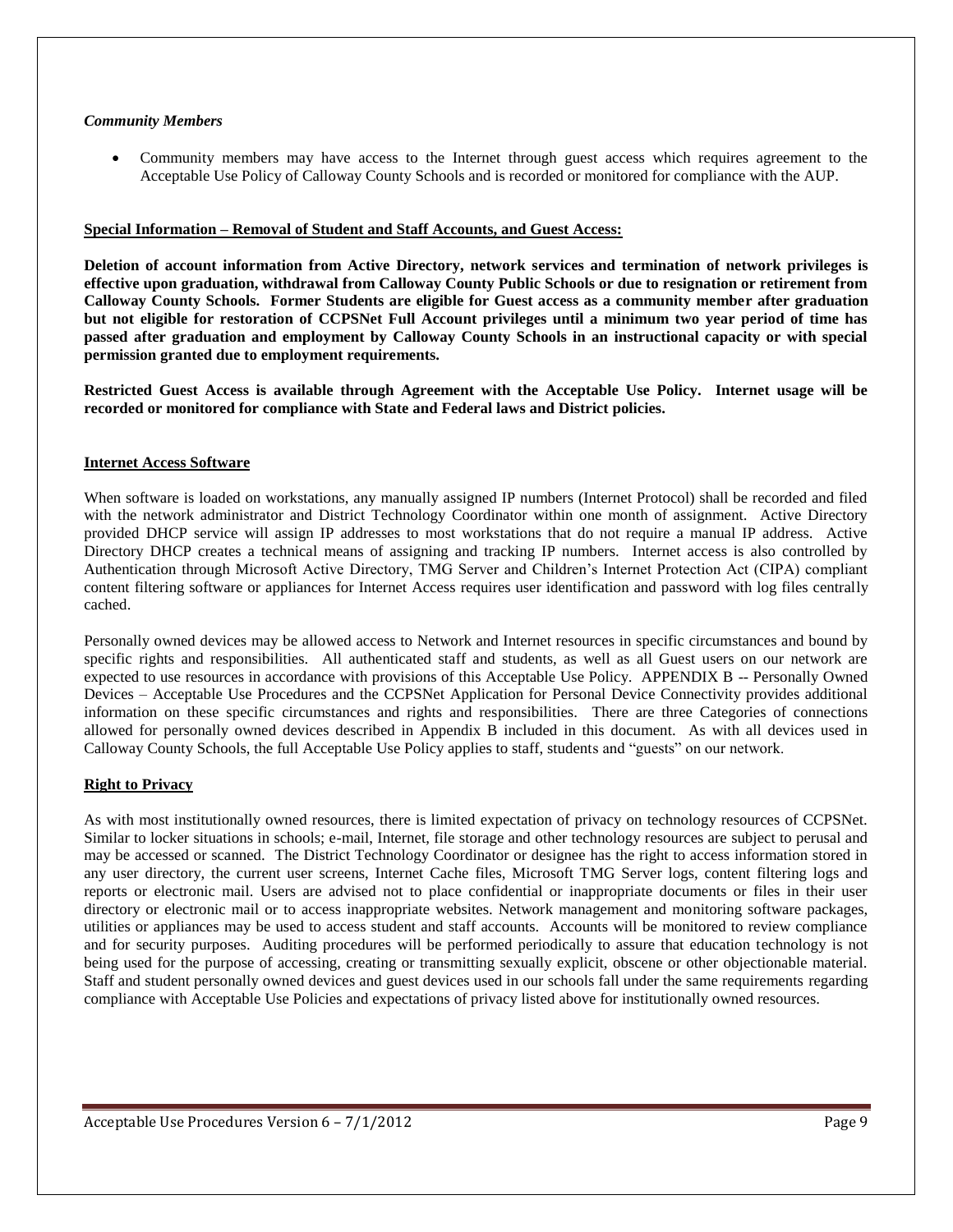## **CCPSNet (Including Internet Access)**

#### **Terms and Conditions**

#### **1.) Acceptable Use**

Use of other organization's networks or computing resources must comply with the rules appropriate for that network. Transmission of any material in violation of any U.S. or state regulation is prohibited. This includes, but is not limited to: copyrighted material, threatening or obscene material, or material protected by trade secret. Use for product advertisement or political lobbying is not consistent with the purposes of the CCPSNet and is inappropriate. Illegal activities are strictly prohibited. Using your CCPSNet Internet account for entertainment, games, social networking, or malicious or other nonacademic or non-instructional use is not acceptable. Using resources of the CCPSNet Accounts to transmit or create objectionable, obscene, or nuisance e-mail or files is considered inappropriate.

#### **2.) Rights, Responsibilities, and Privileges**

This document of the Terms and Conditions for Use of CCPSNet (version 6.0) must be signed by all students and adults to get individual user accounts. It is designed to enable all users to understand clearly their responsibilities as users of the Internet and other resources via the CCPSNet. If you have any questions about these responsibilities, please contact your School Technology Coordinator or the District Technology Coordinator.

#### **Network and Internet Regulations**

Violation of the following terms and conditions will result in the immediate loss of network services including, but not limited to the Internet, and could eliminate future access.

- The use of your account must be in support of education or research and consistent with the educational objectives of the Calloway County School District.
- District owned Social Networking and Web 2.0 resources are available through our SharePoint Server. Online access to "chat", Instant Messaging, personal networking or social networking is allowable only as an instructional tool on district owned resources with supervision by instructional staff and permission of parents.
- Non-District owned Social Networking is prohibited on our network and staff are discouraged from creating personal social networking sites and "friending" students. Employees taking such action do so at their own risk.
- Be polite. Do not write, post, chat or send abusive or malicious messages to or about others.
- CyberBullying and threatening or abusive messages or activities are strictly prohibited.
- You must not give your UserID or Password to anyone.
- You must not use or alter any one else's Internet account.
- You must not offer Internet access to any individual via your CCPSNet account.
- You must not break in or attempt to break into other computer networks or resources.
- You must not create or share computer viruses, Trojans, or other destructive or nuisance codes or files.
- You must not access, copy, delete, modify or destroy another person's data.
- You must not monopolize the resources of CCPSNet by such things as running large programs and applications over the network or sending massive amounts of e-mail or malicious code or e-mail to other users.
- You must not use CCPSNet resources for entertainment or games.
- Only Internet Browsers furnished by Calloway County Schools and routed through the CIPA compliant TMG, Filtering Appliance or Servers may be used on the CCPSNet.
- Use or attempts to access Anonymizer or other utilities or services in attempts to circumvent CCPSNet or CIPA safeguards will not be tolerated and may result in immediate loss of network privileges.
- You are not permitted to get from or put onto the network any copyrighted material (including software), threatening or obscene material or materials protected by trade secret.
- CCPSNet may not be used for commercial, product advertisement, or political lobbying purposes.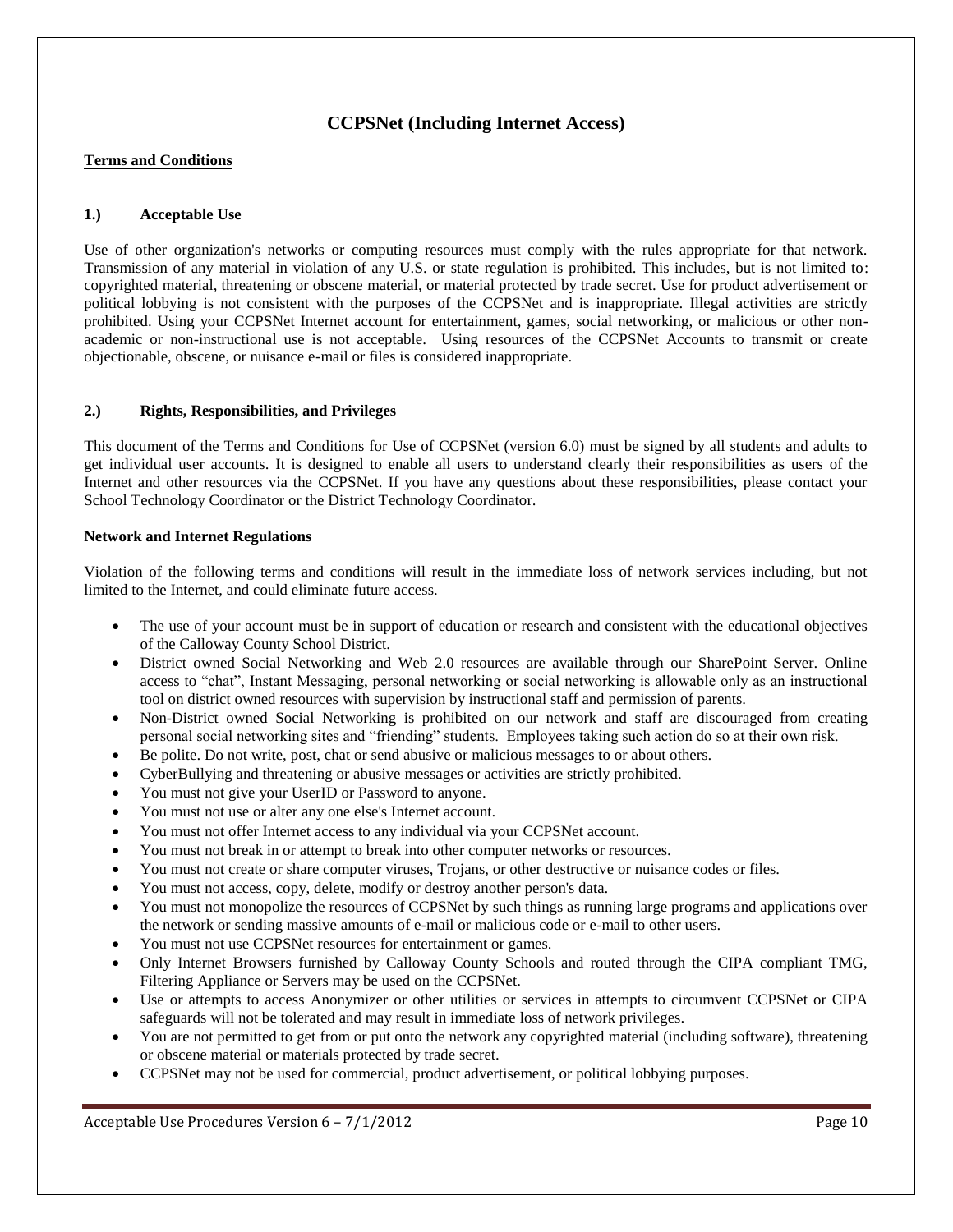- Purposefully annoying other Internet users, on or off the CCPSNet, is expressly prohibited. This includes such things as continuous talk requests, bullying, harassment, Chain letters, Trojans or Internet Hoaxes.
- As a user of this community system, users should notify a District or School administrator of any violations of this contract taking place by other users or outside parties. This may be done anonymously.
- No illegal activities may be conducted via the network.
- All communications and information accessible via the network should be assumed to be property of the author and rules of ethical and appropriate use apply.
- Do not use electronic mail for communications, which are not directly related to instruction, sanctioned school activities, or a person's job. Do not use electronic mail, for instance, for private business, non-work related communications.
- Use appropriate language. Do not swear, use vulgarities or any other inappropriate language.
- Do not reveal personal information, including: name, address, birth date, social security, credit card, pictures, physical description, other contact information or phone numbers; nor those of other students or colleagues.
- Note that electronic mail is not guaranteed to be private. People who operate the system DO have access to all mail. Messages relating to or in support of illegal activities will result in appropriate reporting and action by administrators and other authorities.
- Do not send chain letters, hoaxes, Trojans, pyramids or other frivolous electronic mail or objectionable materials.

For additional information see board policies found in the Code of Acceptable Behavior and Discipline (BP 9.438), School Discipline Codes and in BP 03.1321, BP 03.2321, BP 03.2325, and BP 03.1325 for certified and classified employees regarding use of school property, disrupting the educational process, and conduct.

#### **3.) Reliability**

Calloway County Public Schools will not be responsible for any damages not limited to loss of data resulting from delays, non-deliveries, mis-deliveries, or service interruptions caused by its own negligence or user errors or omissions.

#### **4.) Security**

Security on any computer system is a high priority, especially when the system involves many users. If any user can identify a security problem on CCPSNet, he/she must notify a system administrator [*Susan Taylor phone: (270) 762-7305 ext. 112*] or you may send an e-mail to *[susan.taylor@Calloway.kyschools.us](mailto:susan.taylor@Calloway.kyschools.us)* or your School Technology Coordinator.

#### **NOTE: DO NOT DEMONSTRATE PROBLEMS TO OTHER USERS.**

#### **5.) Vandalism**

Vandalism shall result in cancellation of privileges along with possible prosecution and/or monetary restitution if deemed appropriate. Vandalism is defined as any attempt to harm or destroy hardware, data, operating system or applications of any other user, CCPSNet, or any of the above listed agencies or other networks that are connected to KETS Internet backbone. This includes, but is not limited to, the knowingly uploading, spreading or creating computer viruses, Trojans, hoaxes, slanderous, libelous or otherwise objectionable or nuisance materials.

#### **6.) Loss of Network Services**

The same criterion of educational suitability used to review other educational resources shall be applied when questions arise regarding Internet resources or e-mail usage. Calloway County Code of Acceptable Behavior and Discipline outlines appropriate steps to deal with student misuse or inappropriate use of resources and materials. The Calloway County Policies and Procedures Manual outline appropriate staff and employee use of resources and materials. This Acceptable Use Policy is not designed to replace any existing policies, instead this policy is designed to support and provide additional avenues for dealing with infractions specifically of the Acceptable Use Policy relative to Electronic Resources.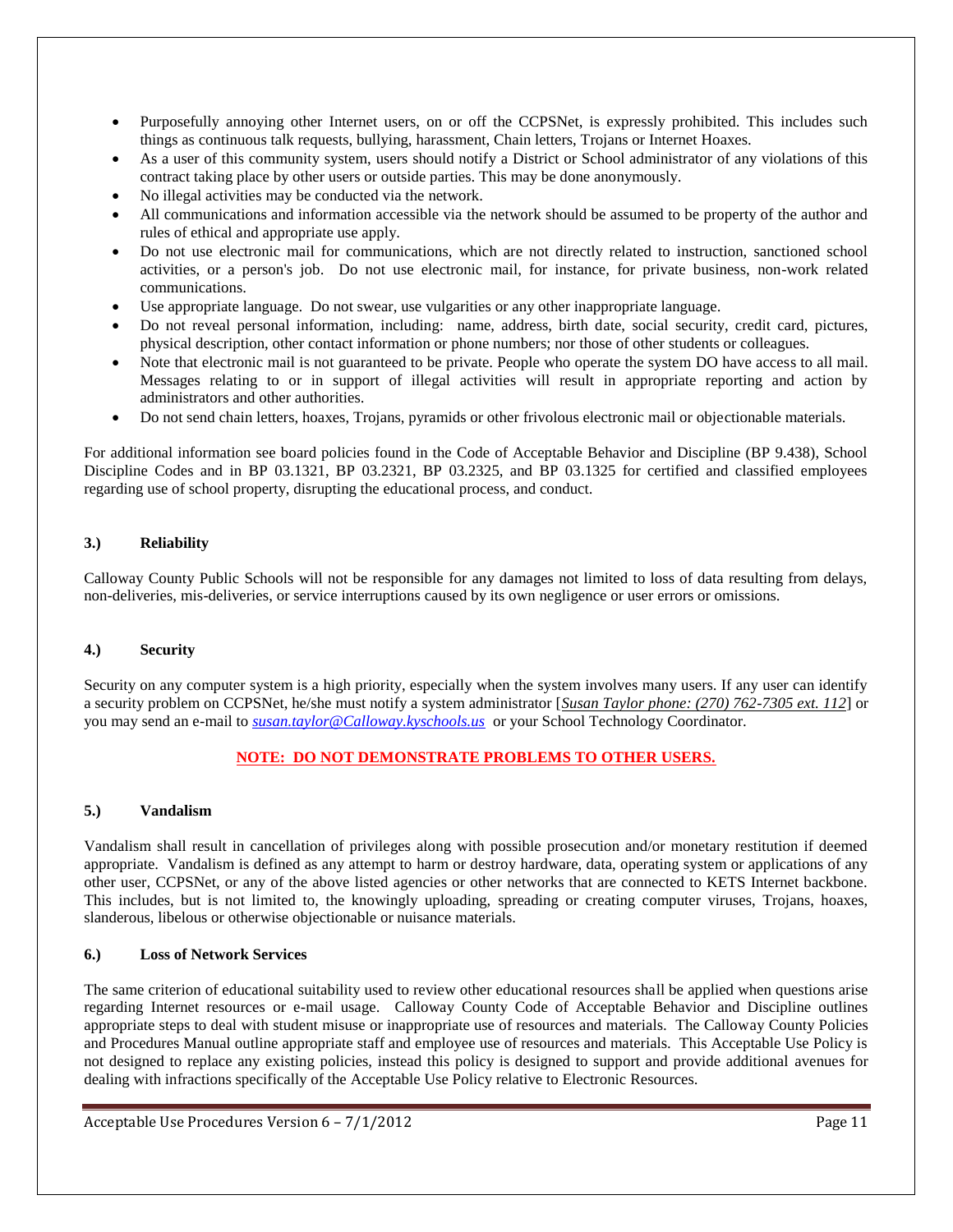The District Technology Coordinator may suspend or close an account at any time as required. The District Technology Coordinator must notify the user in writing within two (2) weeks of the reason for suspension or termination of an account. The administration, faculty, and staff of CCPS may also request the system administrator or District Technology Coordinator to deny, revoke, or suspend specific user accounts. Revocation of independent network and Internet access will be for a period of time to be determined by school administration up to one calendar year. Users (students, staff, parents, or community members) whose accounts are denied, suspended or revoked do have the following rights:

- A.) To request (in writing) from the District Technology Coordinator a written statement justifying the actions.
- B.) To submit a written appeal to the Superintendent.
- C.) Pending the decision of the Superintendent, a User can make a final appeal to the Calloway County Schools Board of Education. The decision of the Board of Education is final.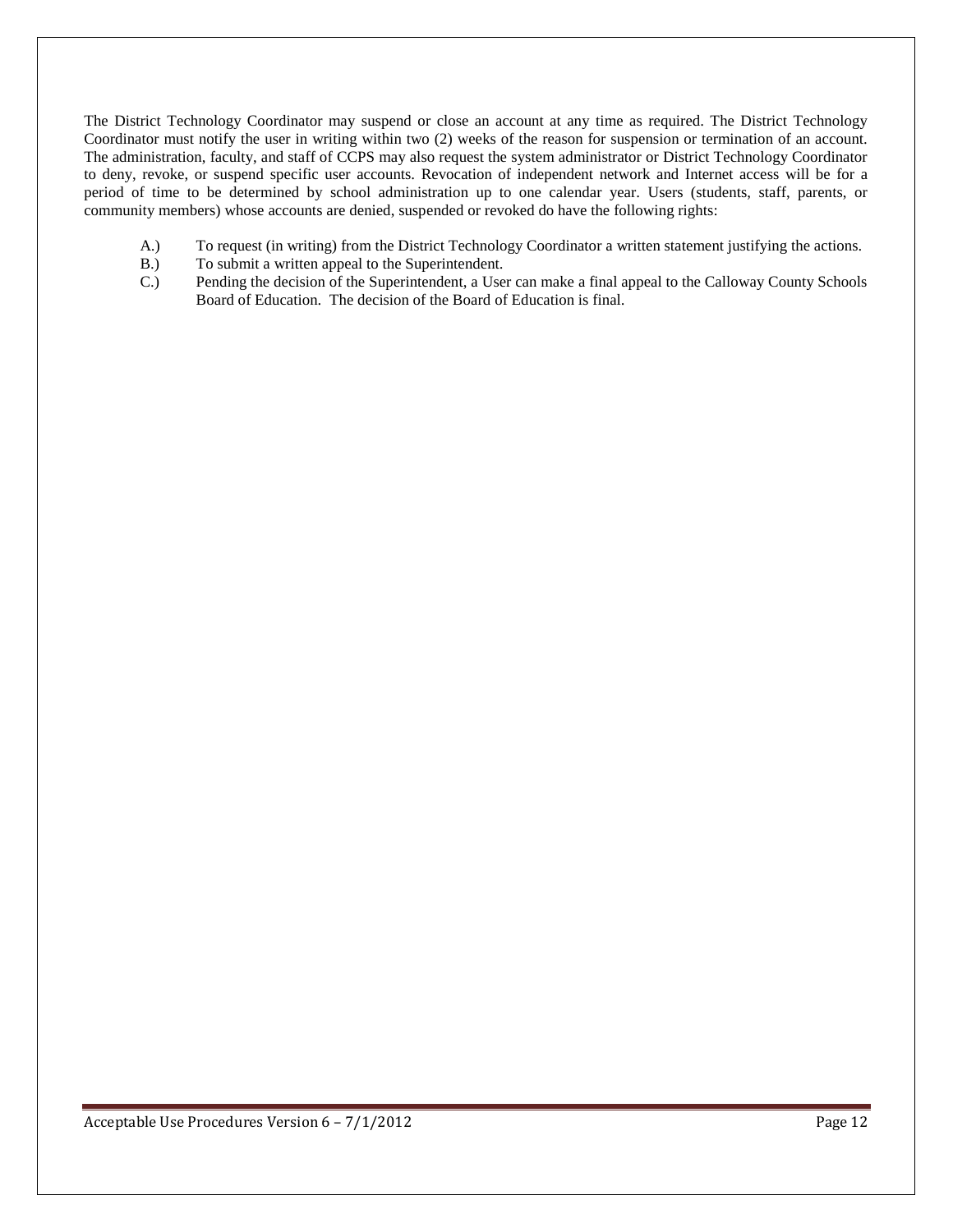## **APPENDIX A Web Services and Resources – Acceptable Use Procedures**

Calloway County Web resources include Internet resources available to community-at-large and two categories of secure Intranet resources available to instructional and administrative staff, student and parent users through portal/login access. All Internet resources are subject to the Federal and State laws and regulations as described on page 6 of this document.

#### **DEFINITIONS (for purposes of clarifying procedures in this document only):**

**Internet** – Resources available to community-at-large local and global in scope – these resources will include state-mandated reports and planning documents hosted on our Network resources. The resources will also include curriculum documents on which we base our instructional programs in our schools and specific public web pages for all schools and District Programs. Staff and students are granted access through agreement with the Acceptable Use Policy and acceptance of Federal and State Laws and District policies which govern, monitor and record usage of network resources. Guest access is also available following these policies and procedures and acceptance of Federal and State Laws and District policies which govern, monitor and record usage of network resources. Staff and students may also gain access on personally owned devices (See APENDIX B – Personally Owned Devices) that have been properly authenticated using their Active Directory credentials. These personally owned devices and their use are subject to the aforementioned policies and procedures. and acceptance of Federal and State Laws and District policies which govern, monitor and record usage of network resources.

**Intranet -- Portal/Login Access Infinite Campus** – The Infinite Campus Portal is provided to parents of student enrolled in Calloway County Schools and managed by the Commonwealth of Kentucky and local Administrators. Usernames and passwords are secure and will be provided to parents to monitor student academic growth, attendance and encourage communication with teachers and administrators. The Infinite Campus Portal Acceptable Use Policy application for Portal Access follows this appendix. Additional guidance for specific Parent Usage of Infinite Campus is available on the Calloway County Schools Website in the Infinite Campus area.

**Intranet -- Portal/Login Access SharePoint Server** – Secure access to instructional resources for administrators, instructional staff and students will be provided through secure usernames and passwords. These resources will allow Web 2.0 tools to be used for instructional purposes. These instructional resources include discussions, collaborative

#### **In presenting any web resources, the following are general rules for developing content:**

- 1. Introducing local and global visitors to Calloway County Schools on Internet pages and sharing general useful information.
- 2. Sharing high quality instructional and extra-curricular School and District successes with the world.
- 3. Providing useful information for parents through both the Internet pages and the secure Intranet Infinite Campus Portal.
- 4. Providing secure access to high quality, useful instructional content for students.
- 5. Provide staff and students access to Web 2.0 technologies by providing collaborative and social networking opportunities in a safe, secure, instructionally focused online environment.
- 6. Providing secure access to appropriate high quality, professional resources to staff and administrators.

Web resources are becoming an increasingly important part of our District instruction and communications plans. This dual role involves many District staff in areas of expertise and responsibility with regard to development of the instructional and informational communications resources. The distributed model of governance on our Web Resources is critical in meeting the needs of our students, staff and parents. Some roles are District-wide in focus and provide resources and information for both community and instructional staff. School level roles are central in establishing the instructional content that is appropriate for both Intranet and Internet.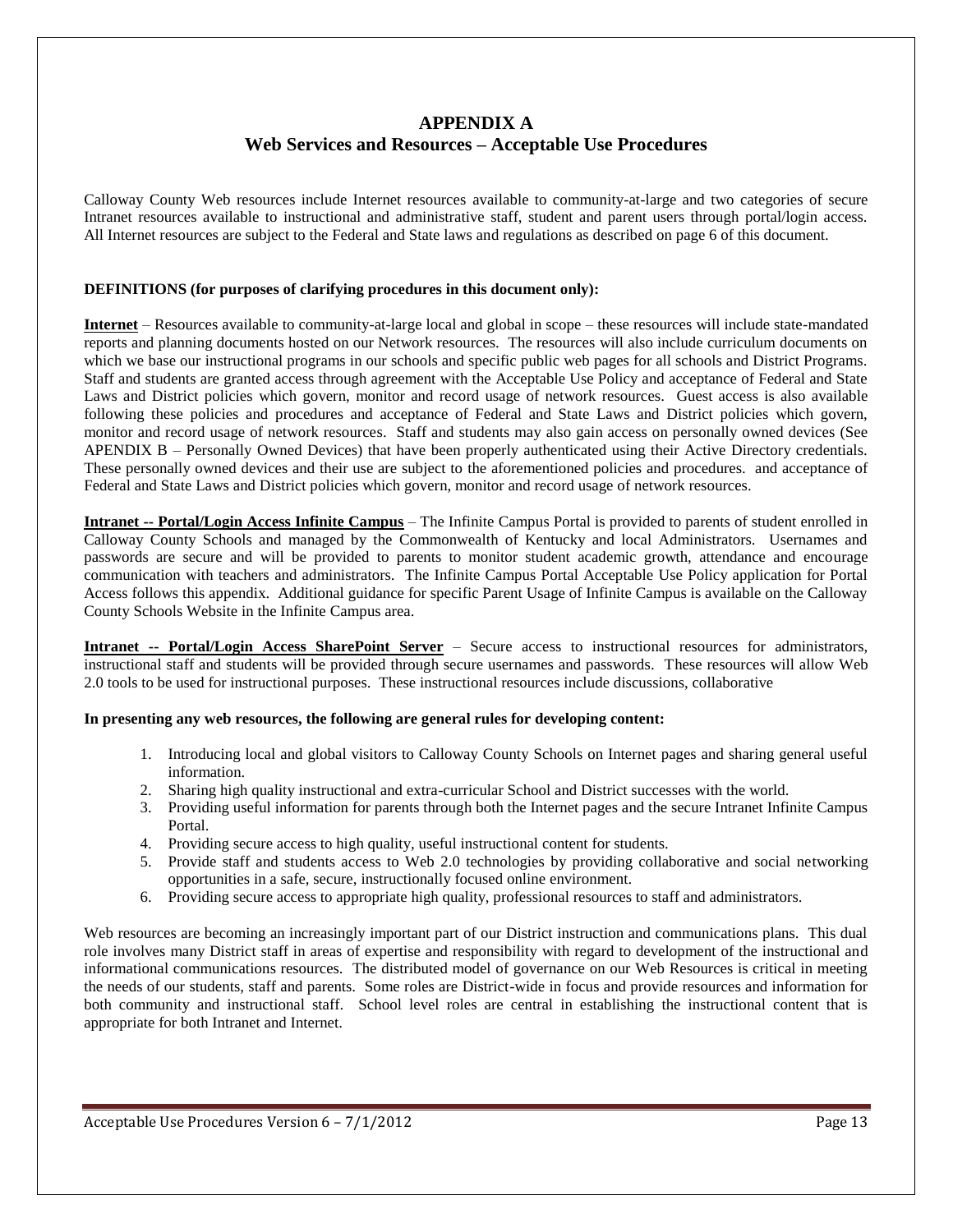#### **DEFINITIONS (Roles of Specific Staff):**

The District Technology Coordinator provides coordination of SharePoint Services across the district, administrative support and management of the server farm to meet the needs of a host of users and consumers of administrative, instructional and programmatic resources. The District Technology Coordinator also assists teams in development of web resources and coordination of their roles and responsibilities. The District Technology Coordinator coordinates maintenance and technical management of the Server Farm and determines technical expansion of resources and services as needs dictate. The District Technology Coordinator provides assistance in accessing resources for training and skill-development.

The District Public Relations Coordinator/Community Liaison (District PRC/CL) provides advice and assistance for overall style and appearance to provide an inviting and well-designed web presence to meet the specific goals and requirements of Calloway County Schools. The District PRC/CL also develops checklists and resources to assist staff in development of high quality Internet resources. The District PRC/CL also develops the district-level pages for general communications, calendar and activities information, specific programs and public information releases. The District PRC/CL can assist schools by acting as designee for coordinating information relative to extracurricular activities or support organizations.

School Principals provide guidance and oversight to instructional resources of their schools and are responsible for final approval for both Intranet resources available through secure access to staff and students and extending access to selected high quality instructional documents and resources over the Internet to the community at large.

School Technology Coordinators provide training, support and assistance to staff in development of high quality instructional resources for use in classrooms. The STC also develops the school-level pages for general communications, calendar and special activities information. They also review instructional content and general information and provide the first level of approval for selected resources and make recommendations to the principal regarding specific Internet web content. STCs also assist sponsors of school extracurricular activities and school organizations in development of web resources.

District Administrators and Program Managers work closely with the District PRC/CL to provide information and guidance for presenting information to staff, students, parents, and community of District-wide relevance. These types of resources would include the curriculum documents that govern instructional content in all classrooms; State-mandated assessment and reporting documents; information about services and resources that address student-needs and support instruction in our schools.

Instructional/Informational Technology Support Staff provide assistance to users and assist in management of the technical resources in support of healthy and reliable web environments.

#### **Guidelines and Procedures are necessary in the organization and construction of these pages to ensure all content is appropriate for specific viewing and use and that it positively portrays Calloway County Schools to the world.**

Specific Procedures and Guidelines follow, however, the general philosophy is the same followed for other Technology Initiatives. The School Technology Coordinator is the central point of contact for all school related requests, issues or concerns for instructional web resources. This includes Intranet or Internet questions, comments or concerns relative to instructional pages, school clubs and school parent organizations. The STC reviews and assists staff in creating high quality Internet web pages and School Principal is responsible for final approval of specific materials and media representing the school on the Internet.

#### **Procedures/Guidelines:**

- 1. Information presented on Calloway County district, school, and teacher sites should be consistent with the district's and schools' mission statements. It must adhere to Calloway County Schools' Board Policies and Regulations and the Acceptable Use Policy (AUP).
- 2. Because the web is a worldwide publishing medium, principals should take an active role in overseeing the content that represents their schools on an Internet web site. Materials posted in the Internet must be directly tied to a curricular goal or academic content. Principals approve, school technology coordinators review and teachers create web content must work together to developing appropriate high-quality academic content for school Internet pages.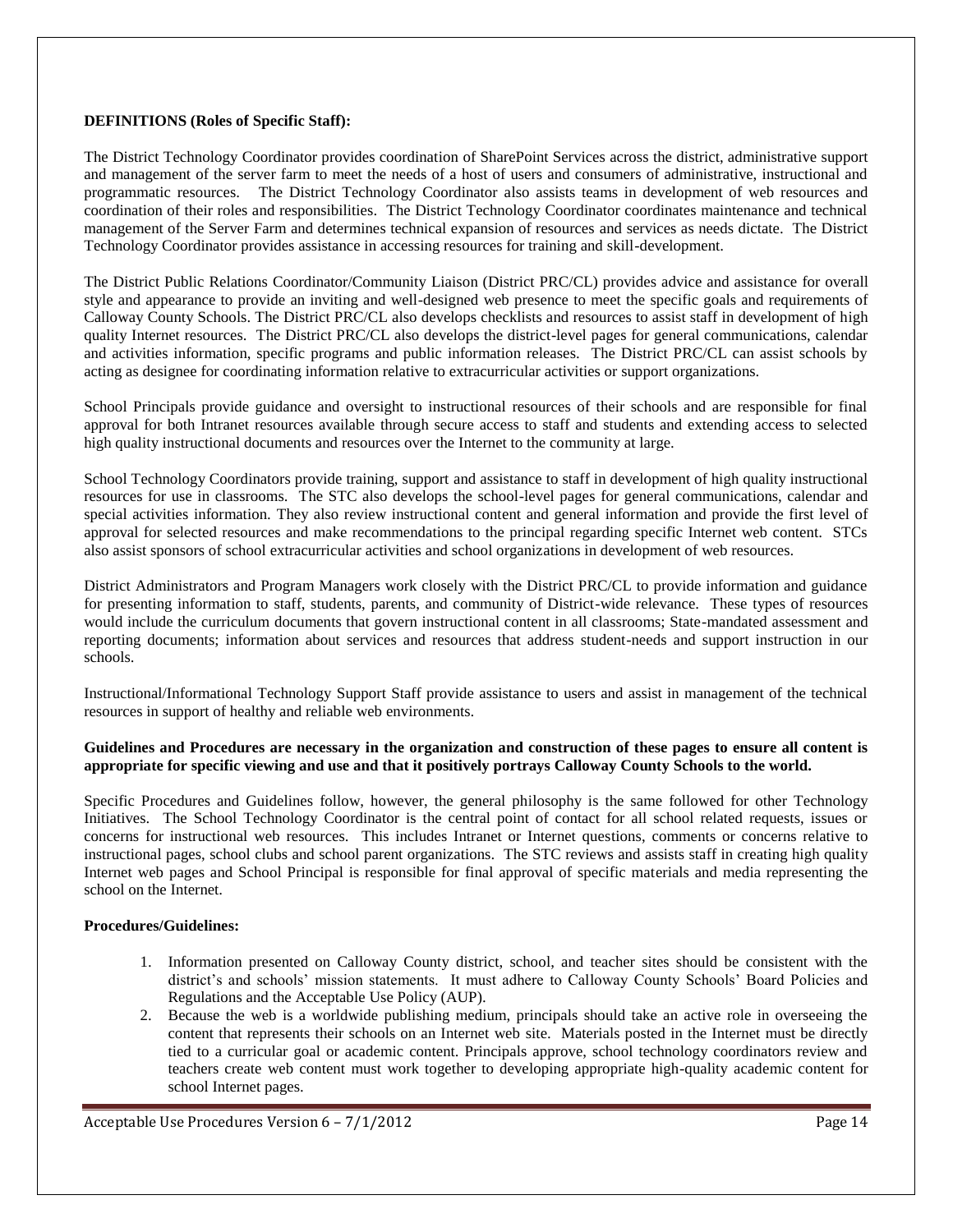- 3. The maintenance of current and accurate information on the website is the responsibility of the author of the page. A scheduled, periodic review cycle should be followed by all organizations or staff to ensure timely and accurate information is available for the user or site visitor.
- 4. All web resources must be reviewed and edited for proper usage, grammar, spelling, accuracy and appropriateness of content.
- 5. Teacher/Classroom pages will promote student learning and must be consistent with the educational goals of Calloway County Schools. These pages are the responsibility of the teacher for accuracy and instructional content.
- 6. Any school sponsored program or activity web resource must be hosted on the official Calloway County Schools' web server (i.e. athletics, extracurricular, clubs). Requests for an authorized web page on the district web site should be made to the School Technology Coordinator or designee. All requests will be reviewed by School Technology Coordinator or designee with final approval by the Principal of the school.
- 7. Site administrators need to be aware of confidentiality and intellectual property (copyright) issues. For example, use of information about students, photos, signatures and other personal matters should comply with Calloway County Schools' policy, regulations, and the Calloway County Schools' Acceptable Use Policy.
- 8. No student photos should be published without verifying parent permission through use of our standard permission forms relating to publicity and publishing materials. These permission forms are kept on file in the school office.
- 9. All decisions about photos, clip art, curriculum, and links connecting to external sites are the responsibility of the author of the Internet page and subject to review by the STC and final approval by the principal.
- 10. All web pages within the district web sites are the property of Calloway County Schools. District web sites will not use text, graphics, multimedia or other copyrighted materials from other web sites without permission and should reference or cite sources from the owner of the web site, if applicable.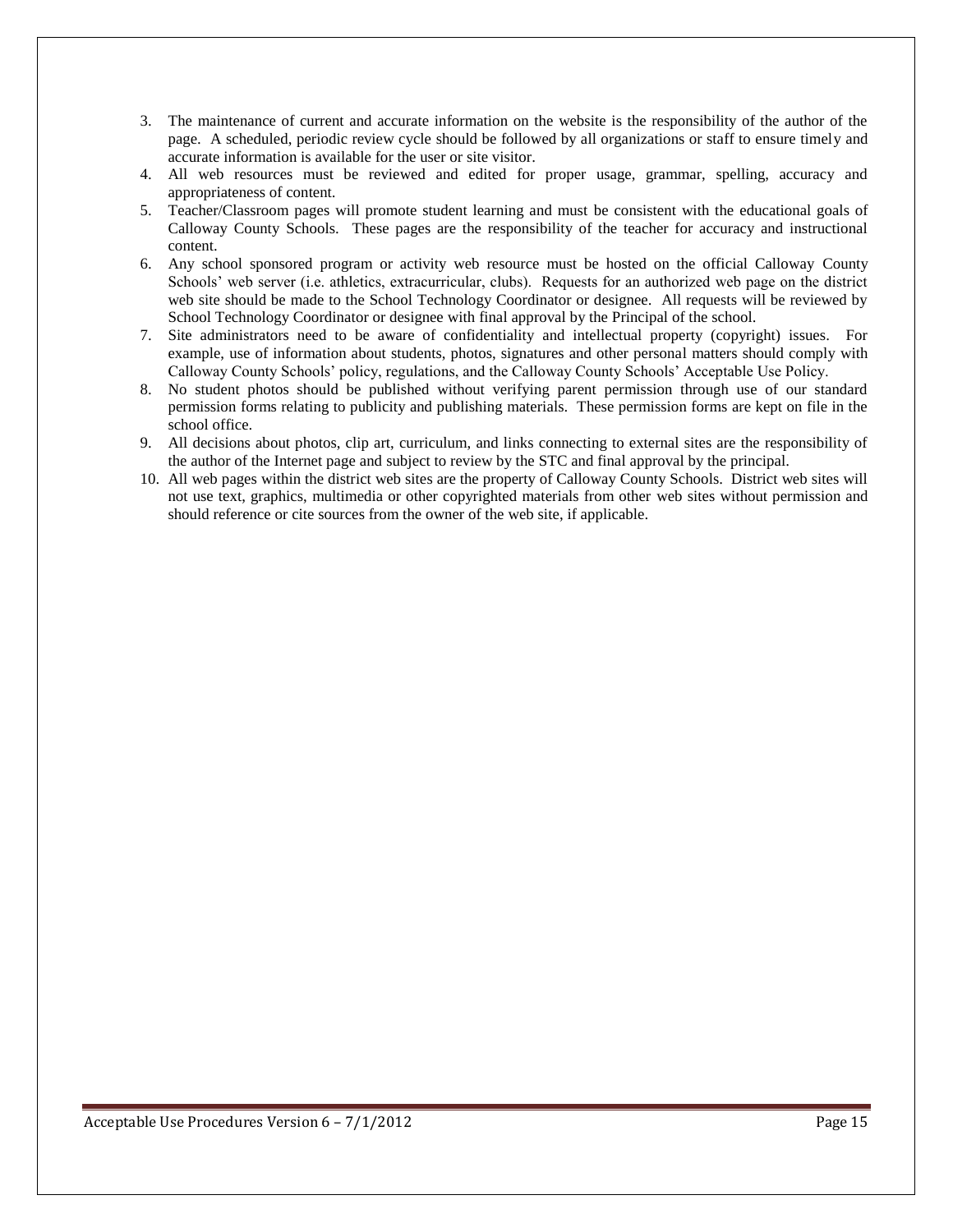# **Calloway County Schools Infinite Campus Portal Application**

Calloway County Schools are offering Infinite Campus (IC) Portal access to parents/guardians and students as a means to enhance communication and to promote educational excellence. IC Portal allows parents/guardians to view their own child's school records online, anywhere and anytime. In order to have access to the site, every parent/guardian is expected to act in a responsible, ethical and legal manner. The IC Portal is available to every parent/guardian of a student enrolled in the Calloway County School District.

Parents/guardians are required to adhere to the following guidelines:

- 1. Parents/guardians will NOT share their password with anyone, including their own children.
- 2. Parents/guardians will not attempt to harm or destroy data of their own children, of another user, a Calloway County School or District network, Infinite Campus, or the Internet.
- 3. Parents/guardians will not use the IC Portal for any illegal activity, including violation of Data Privacy laws. Anyone found to be violating laws will be subject to civil and/or criminal prosecution.
- 4. Parents/guardians will not access data of any account with ownership by another parent/custodial guardian.
- 5. Parents/guardians who identify a security problem with the IC Parent Portal must notify the Calloway County School District or their child's school immediately without demonstrating the problem to anyone else.
- 6. Parents/guardians, who are identified as a security risk to the IC Portal or to Calloway County School District's computers or network, may be denied access to the Infinite Campus Portal.

One username and password will be issued per parent/guardian. Only by signing and returning the agreement can you receive access to the Infinite Campus Portal.

| <b>School</b>                   | <b>Contact</b>       | <b>Available</b> | <b>Telephone Number</b> |
|---------------------------------|----------------------|------------------|-------------------------|
| <b>Calloway County High</b>     | Melissa Spiceland    | By Appointment   | 762-7374x135            |
| <b>Calloway County Middle</b>   | Angie Jones          | By Appointment   | 762-7355x360            |
| <b>East Calloway Elementary</b> | Ashli Gore           | By Appointment   | 762-7325x108            |
| North Calloway Elementary       | Laura Webb           | By Appointment   | 762-7335x151            |
| Southwest Calloway Elementary   | <b>Cassie Bright</b> | By Appointment   | 762-7345x160            |

If you need help with the Portal you may contact your School Technology Coordinator listed below.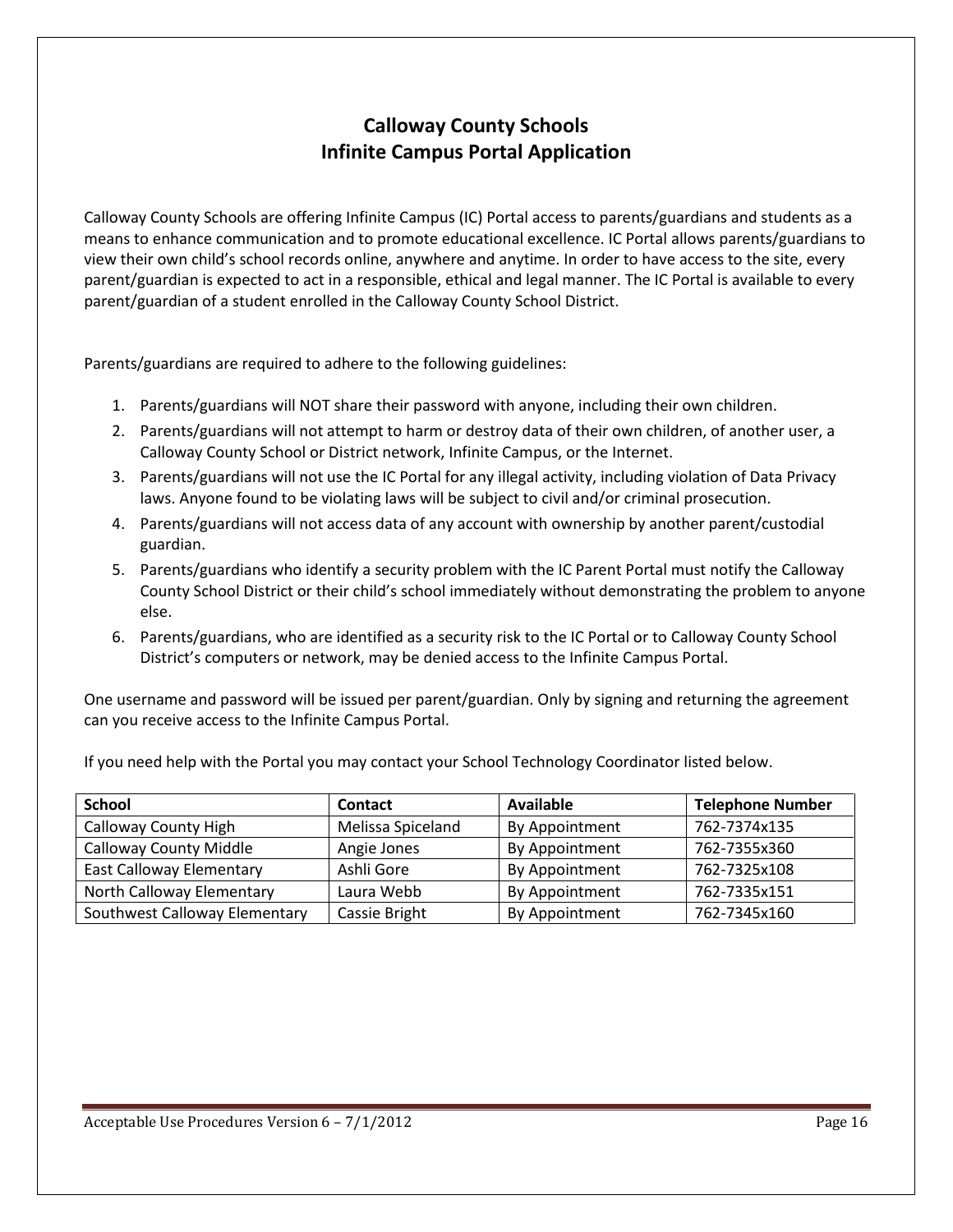# **Calloway County Schools Infinite Campus Portal Application**

I am a parent/guardian of the following Calloway County School District students who live in my household:

| <b>Student</b> | <b>School</b> | Grade |
|----------------|---------------|-------|
|                |               |       |
|                |               |       |
| э.             |               |       |
| 4.             |               |       |

I am a parent/guardian of the following Calloway County School District students who do **NOT** live in my household:

| <b>Student</b> | <b>School</b> | Grade |
|----------------|---------------|-------|
|                |               |       |
| <u>.</u>       |               |       |
| З.             |               |       |
| -4.            |               |       |

I have read the Calloway County School District Infinite Campus Portal (ICP) Acceptable Use Policy (including the guidelines attached) and I agree to abide by and support these rules. I understand that if I violate any terms of the ICP Acceptable Use Policy that I may lose my privilege to use the IC Portal, and may be liable for civil and/or criminal consequences.

| Parent/Guardian Printed Name                       |          |       | Parent/Guardian Signature |         |
|----------------------------------------------------|----------|-------|---------------------------|---------|
| Date                                               |          |       |                           |         |
| <b>Staff Use Only</b>                              |          |       |                           |         |
| <b>Information Verified:</b>                       | Guardian | Staff | Date                      |         |
| UN/PW Issued:<br><b>Staff</b>                      |          | Date  |                           |         |
| Please Use the back side for any correction notes. |          |       |                           |         |
|                                                    |          |       |                           |         |
| Acceptable Use Procedures Version 6 - 7/1/2012     |          |       |                           | Page 17 |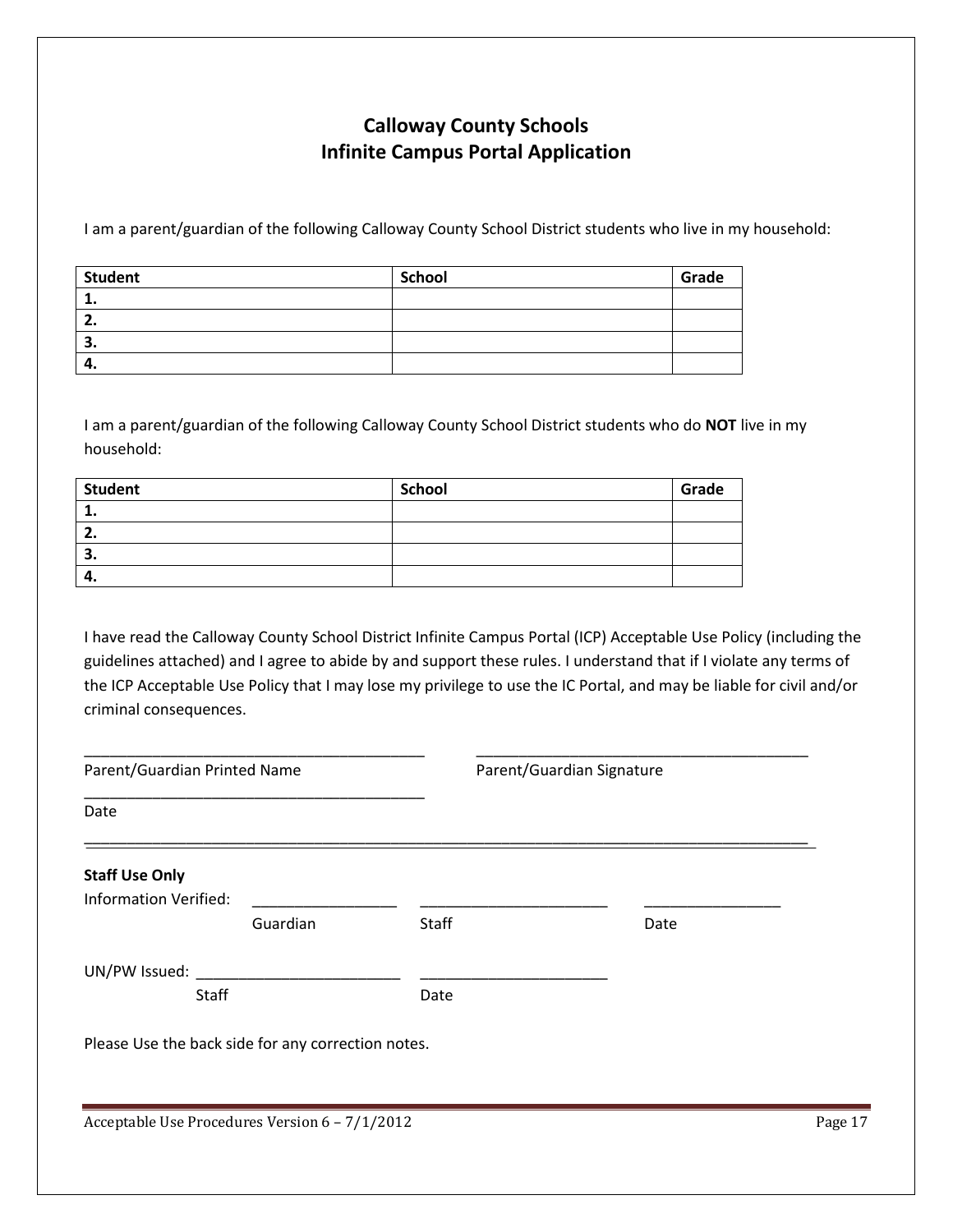## **APPENDIX B**

## **Personally Owned Devices – Acceptable Use Procedures**

The Calloway County School District appreciates the fact that employees and students are willing to bring in personally owned computer equipment to be used for school related work, academic purposes and student use when appropriate. However, several items must be addressed when connecting a personal device to the district's network.

- 1. Security
- 2. Network stability
- 3. Liability and responsibility for personal property
- 4. Virus protection and current security patches
- 5. Repairs and upgrades

The Calloway County School District recognizes that personal devices may be connected on a permanent or temporary basis through wireless connectivity and security. The following wireless network options will be available.

- 1. Internal used by district owned devices.
- 2. Bring your own Device/Technology (BYOD/T) a network specifically for staff and student personally owned devices, allowing them connectivity for instructional use as defined in the AUP. Users connect using their Active Directory username and password.
- 3. Guest a network specifically for anyone who is not a staff member or student of Calloway County Schools. Users are presented with a splash page upon connecting to the network, with the option of accepting the AUP in order to gain Internet access. This Guest wireless network is strictly limited to Internet access and resources.

If the device is a Guest device (described below), it will be allowed to connect access to the wireless network on a limited basis as described below.

BYOD/T devices are considered Guest devices as they are non-District owned devices. They are eligible for limited wireless access to Internet resources of the District network with your acceptance of the AUP and usage agreement. These devices are eligible for connectivity to one of two wireless networks: 1) A BYOD/T infrastructure, through which users may connect using proper Active Directory authentication for selected applications and resources, and 2) Guest wireless access. Connectivity to the BYOD/T network will include filtered internet access, and may or may not include access to other internal network resources at the discretion of the District Technology Coordinator. Connectivity to the BYOD/T network is subject to the acceptance of the AUP and usage agreement. Guest wireless access will only provide filtered Internet access and is subject to acceptance of the AUP and usage agreement. The Guest wireless network may be throttled to prevent bandwidth abuse, and provide more reliable internet connectivity for instruction in the classroom.

All privately-owned electronic devices attached and/or connected to the Calloway County School District's network are subject to the requirements of the Acceptable Use Policy of CCPSNet. Any device that connects to the Internet via wireless connectivity (802.11 a/b/g/n) is considered a electronic device.

#### **Requirements and Responsibilities**

A student or staff member who brings privately owned computers/other electronic devices to school is personally responsible for the equipment. Responsibility for the maintenance and repair of the equipment rests solely with the student/staff member. Any damage to the equipment is the responsibility of the student/staff member. Calloway County Schools is not responsible for lost or stolen personal devices.

Staff and students are responsible for maintaining username and password confidentiality. If a staff or student uses his or her credentials to join another individual's device to the network, or a staff or student is found to use another user's credentials to join his or her device to the network, then the user and the device will be in violation of the AUP and the device will be removed from the network. Disciplinary action may be taken against the offending user as outlined in the AUP.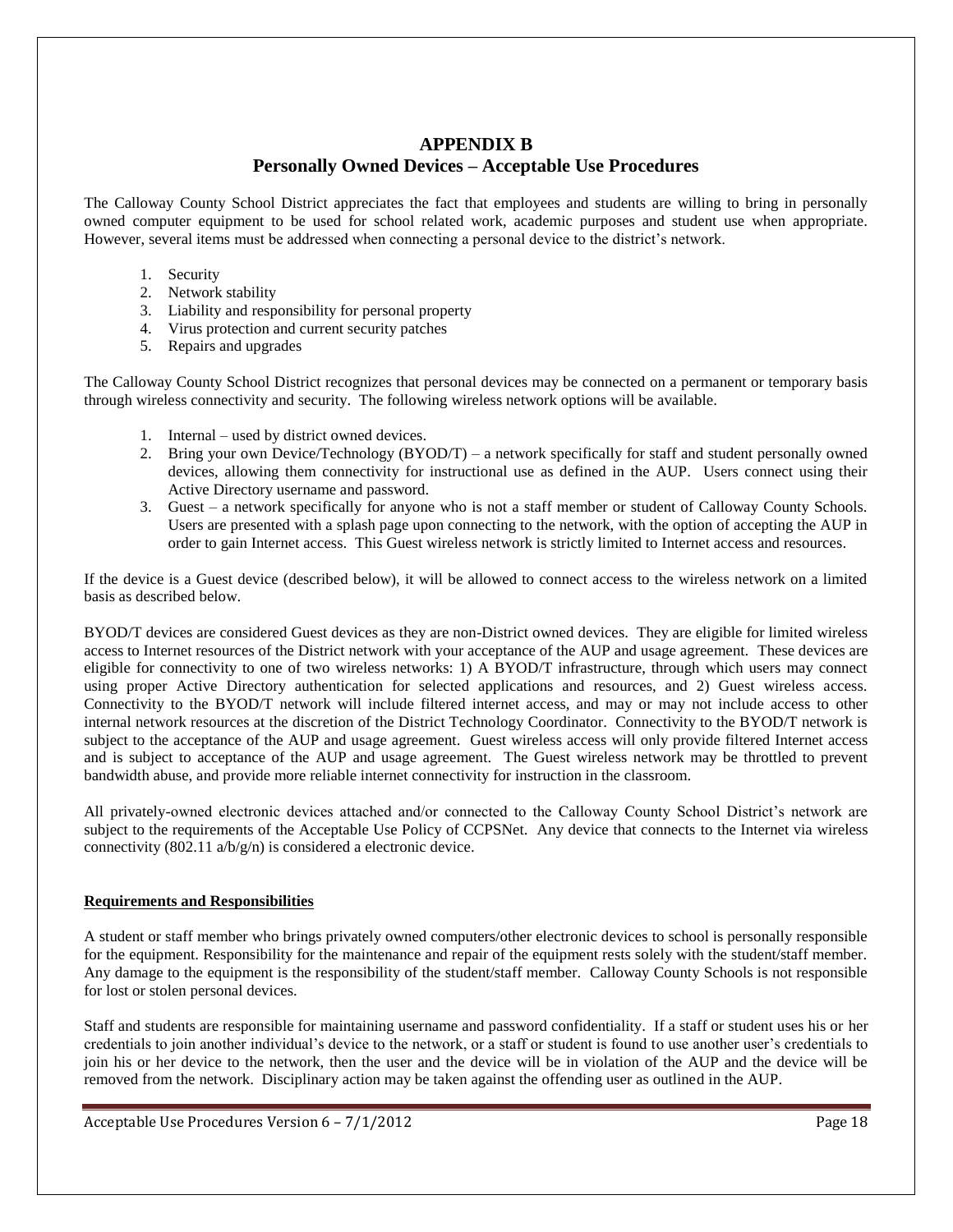All software residing on personally owed electronic devices must also be personally owned, cannot be purchased or acquired at school, and proof of ownership must be produced if requested by Calloway County Schools. All devices must include up to date anti-virus and other required security software. Calloway County School employees and staff are not responsible for materials students may acquire while on the school network.

District technicians will not service or repair any electronic device not owned by the district. No internal components belonging to the district shall be placed in any personal equipment, whether as enhancements, upgrades or replacements. No software that is deemed by the district technology department to be for personal use will be supported by district support personnel. If personal software or hardware interferes with the district network software or hardware, a technician will remove the personally owned device from the network immediately and require that the owner remove the software or hardware from the computer before it will be considered for restoration of connectivity. Connectivity to the network will be restored only after approval by the District Technology Coordinator or designee. Any costs incurred for damage, loss of service or other costs caused by disruption of services by the personally owned device or software in the Calloway County School District may be charged to the owner and is the responsibility of the owner of the personally owned device.

Technology peripherals (printers, scanners, projectors, etc.) purchased privately to be used in the school system must also be maintained by the owner. The owner is responsible for purchasing consumable supplies to be used in equipment not owned by the district.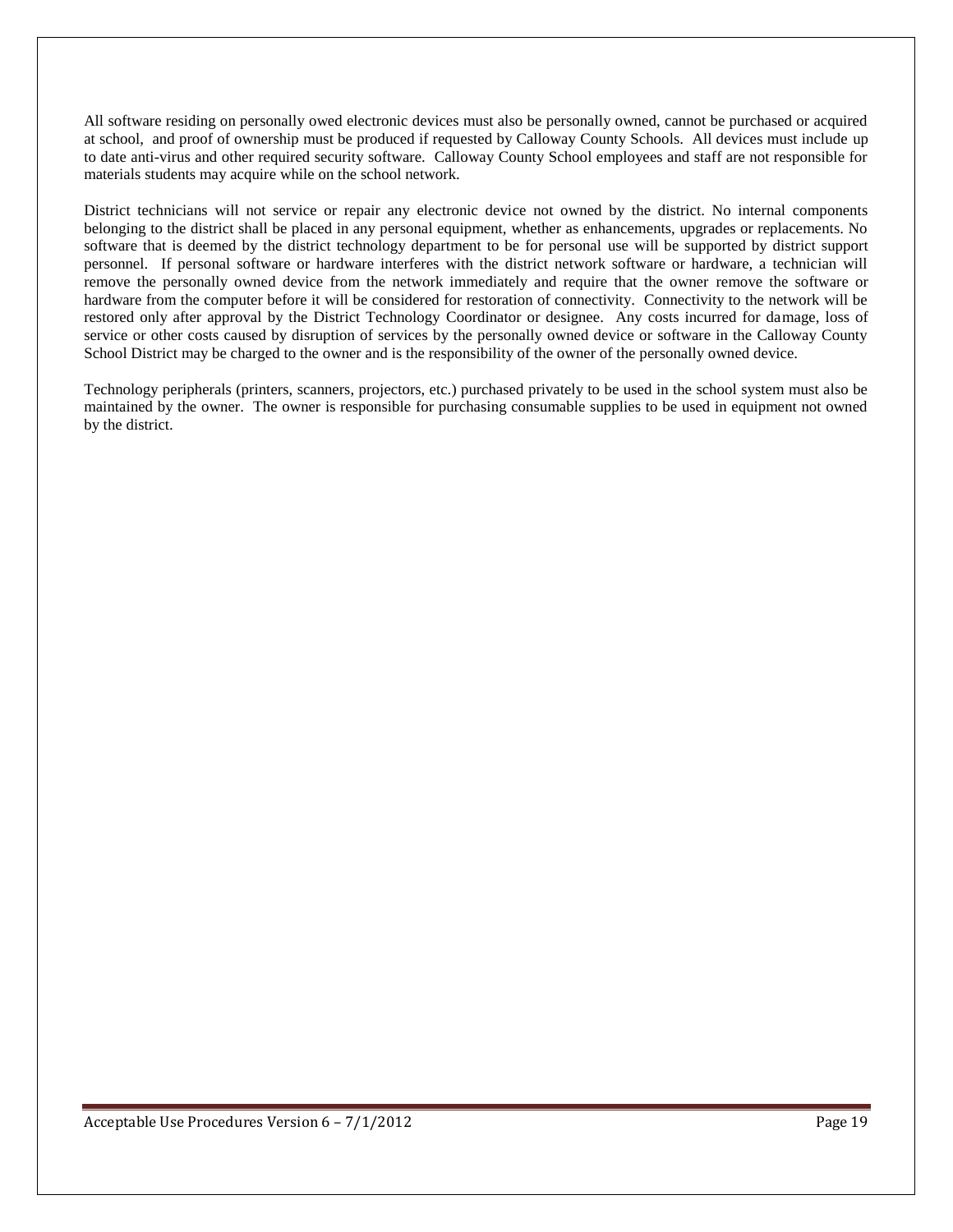## **CALLOWAY COUNTY SCHOOLS STUDENT USER CONTRACT**

**Directions**: After reading the Terms and Conditions For Use of Calloway County Schools Network, please read and fill out the appropriate portions of the following contract completely and legibly. The signature of a parent or guardian is required for all students. Please return the contract to your teacher or network administrator.

First Name: \_\_\_\_\_\_\_\_\_\_\_\_\_\_\_\_\_\_\_\_\_\_\_\_\_ M.I. \_\_\_\_\_\_ Last Name: \_\_\_\_\_\_\_\_\_\_\_\_\_\_\_\_\_\_\_\_\_\_\_\_

School: \_\_\_\_\_\_\_\_\_\_\_\_\_\_\_\_\_\_\_\_\_\_\_\_\_\_\_\_\_\_\_\_\_\_\_\_\_\_\_\_\_\_ Grade: \_\_\_\_\_\_\_\_\_\_\_\_\_\_\_\_\_\_\_\_\_\_\_

Effective Dates for Contract: \_\_\_\_\_\_\_\_\_\_\_\_\_\_\_\_\_\_\_\_\_\_\_\_\_\_\_\_\_\_\_\_\_\_\_\_\_\_\_\_\_\_\_\_\_\_\_\_\_\_\_\_\_\_\_

*(CCPSNet privileges terminate upon graduation or withdrawal from Calloway County Public Schools.)*

#### **ACCESS REQUESTED**

Check all that apply: \_\_\_\_\_Independent User account to CCPSNet \_\_\_\_\_Independent Internet Access \_\_\_\_\_Student E-Mail Account

#### **SPONSORING TEACHER**

I have read the terms and Conditions For Use Of CCPSNet Network Access (version 6.0) and agree to promote this agreement with the student. Because the student may use the network for individual work or in the context of another class, I cannot be held responsible for all of the student's use of the network. As the sponsoring teacher I do agree to follow and instruct the student to follow acceptable use of the network and proper network etiquette.

Teacher's Signature: \_\_\_\_\_\_\_\_\_\_\_\_\_\_\_\_\_\_\_\_\_\_\_\_\_\_\_\_\_\_\_\_\_\_\_\_\_\_\_\_\_\_\_\_Date: \_\_\_\_/\_\_\_\_/\_\_\_\_

Teacher's Name (please print):

#### **STUDENT**

I have read the terms and Conditions (version 6.0). I understand and will abide by the stated Terms and Conditions for the CCPSNet. I further understand that violation of the regulations is unethical and may constitute a criminal offense. Should I commit any violation, my access privileges may be revoked and school disciplinary action and/or appropriate legal action may be taken.

Student's Signature: \_\_\_\_\_\_\_\_\_\_\_\_\_\_\_\_\_\_\_\_\_\_\_\_\_\_\_\_\_\_\_\_\_\_\_\_\_\_\_\_\_\_\_\_Date: \_\_\_\_/\_\_\_\_/\_\_\_\_

Student's Name (please print):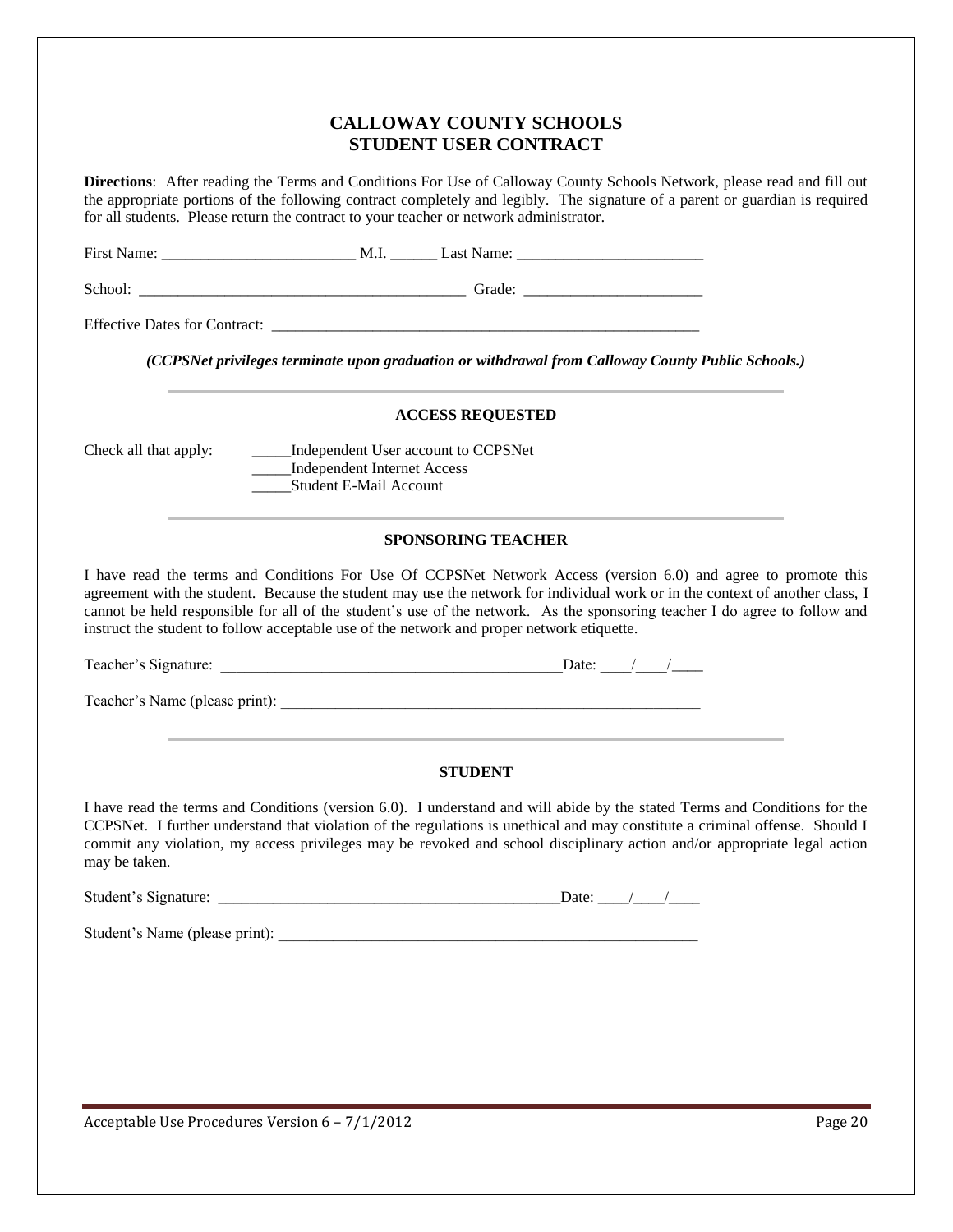#### **THE FOLLOWING SECTION MUST BE COMPLETED PRIOR TO INDEPENDENT ACCESS PRIVILIGES**

#### **PARENT OR GUARDIAN**

As the parent or legal guardian of the student (under 18) signing above, I grant permission for my child, \_\_\_\_\_\_\_\_\_\_\_\_\_\_\_\_\_\_\_\_\_\_\_\_\_\_, to access networked computer services such as electronic mail and the Internet. I understand that this access is designed for educational purposes; however, I also recognize that some materials on the Internet may be objectionable, and I accept responsibility for guidance of Internet use by setting and conveying standards for my child to follow when selecting, sharing, researching, or exploring electronic information and media. I hereby give my permission to issue an account for the student named above and certify that the information contained on this form is correct.

#### *Consent for Use*

*By signing this form, you hereby accept and agree that your child's rights to use the electronic resource provided by the District and/or the Kentucky Department of Education (KDE) are subject to the terms and conditions set forth in District policy/procedure. Please also be advised that data stored in relation to such services is managed by the District pursuant to policy 08.2323 and accompanying procedures. You also understand that the e-mail address provided to your child can also be used to access other electronic services or technologies that may or may not be sponsored by the District, which provide features such as online storage, online communications and collaborations, and instant messaging. Use of those services are subject to either standard consumer terms of use or a standard consent model. Data stored in those systems, where applicable, may be managed pursuant to the agreement between KDE and designated service providers or between the end user and the service provider. Before your child can use online services, he/she must accept the service agreement and, in certain cases, obtain your consent.*

|                                                                                                                                      | This document is to be kept on file by the School Technology Coordinator |
|--------------------------------------------------------------------------------------------------------------------------------------|--------------------------------------------------------------------------|
| <b>FOR OFFICE USE ONLY:</b><br>Training:                                                                                             | <b>Certification of Training:</b>                                        |
| <b>Student Participation</b><br>Training/Awareness                                                                                   |                                                                          |
| <b>Parent Participation</b><br>Training/Awareness                                                                                    |                                                                          |
| <b>Type of Service Approved:</b><br><b>Basic Login</b><br>Independent Login<br>Supervised Internet<br>Independent Internet<br>E-Mail |                                                                          |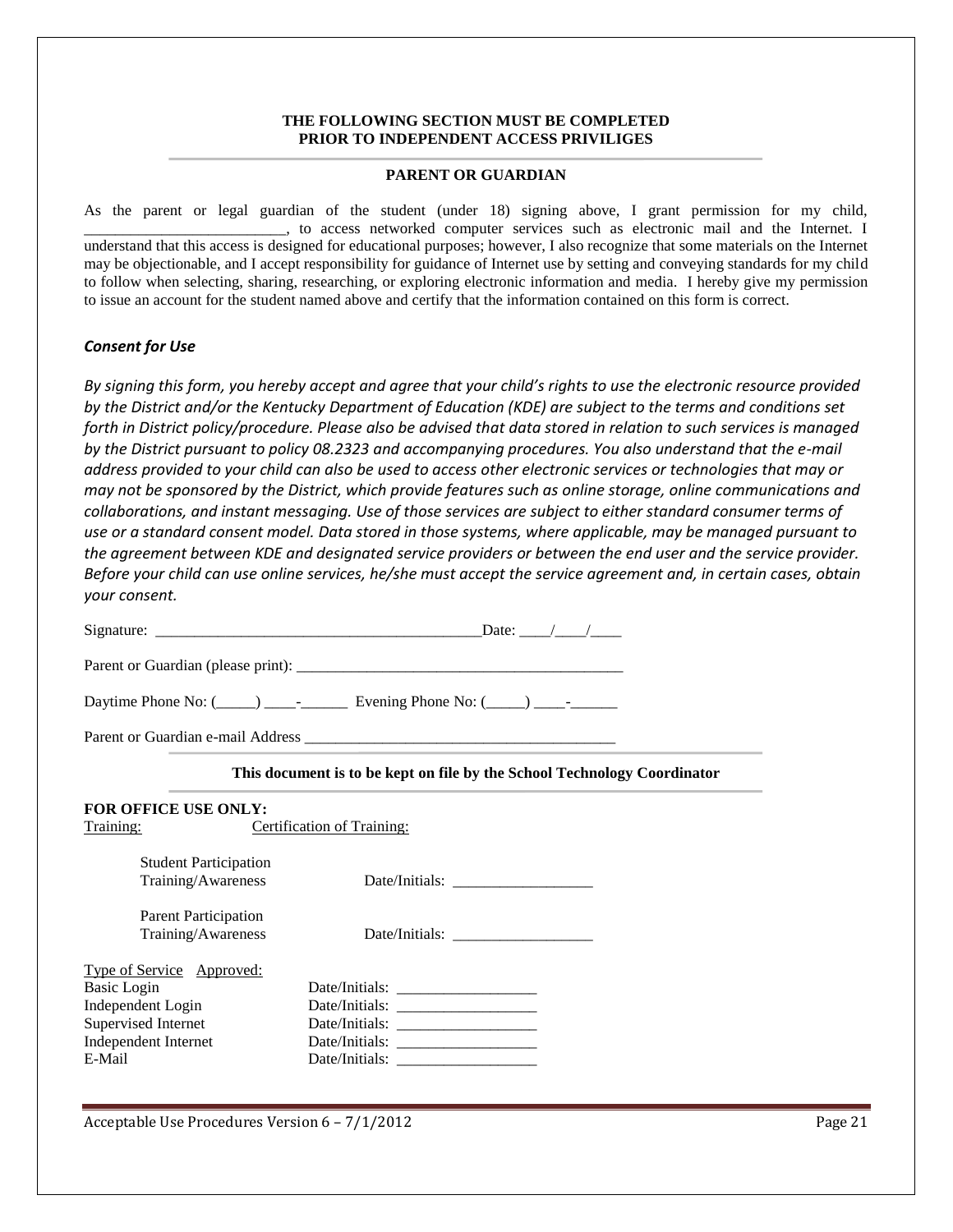## **Classified and Certified Staff CCPSNet Access Form**

I have read the Terms and Conditions for Use of CCPSNet Network Access (version 6.0) and agree to follow the acceptable use of the network and proper network and electronic mail etiquette. I understand that I am responsible for my own personal behavior using Calloway County Public Schools electronic resources, including but not limited to the wide area network and Internet. I understand the need for proper security and will not share my UserID and Password with others. I also understand the need for and will provide supervision and guidance for students under my care in instructional settings.

Teacher's Name (please print):\_\_\_\_\_\_\_\_\_\_\_\_\_\_\_\_\_\_\_\_\_\_\_School: \_\_\_\_\_\_\_\_\_\_\_\_\_\_

Teacher's Signature: \_\_\_\_\_\_\_\_\_\_\_\_\_\_\_\_\_\_\_\_\_\_\_\_\_\_\_\_\_\_\_\_\_\_Date: \_\_\_\_/\_\_\_\_/\_\_\_\_

#### **This document is to be kept on file by the School Technology Coordinator**

FOR OFFICE USE ONLY:

Training: Certification of Training:

Teacher Participation

Training/Awareness Date/Initials: \_\_\_\_\_\_\_\_\_\_\_\_\_\_\_\_

Update Training Date/Initials: \_\_\_\_\_\_\_\_\_\_\_\_\_\_\_\_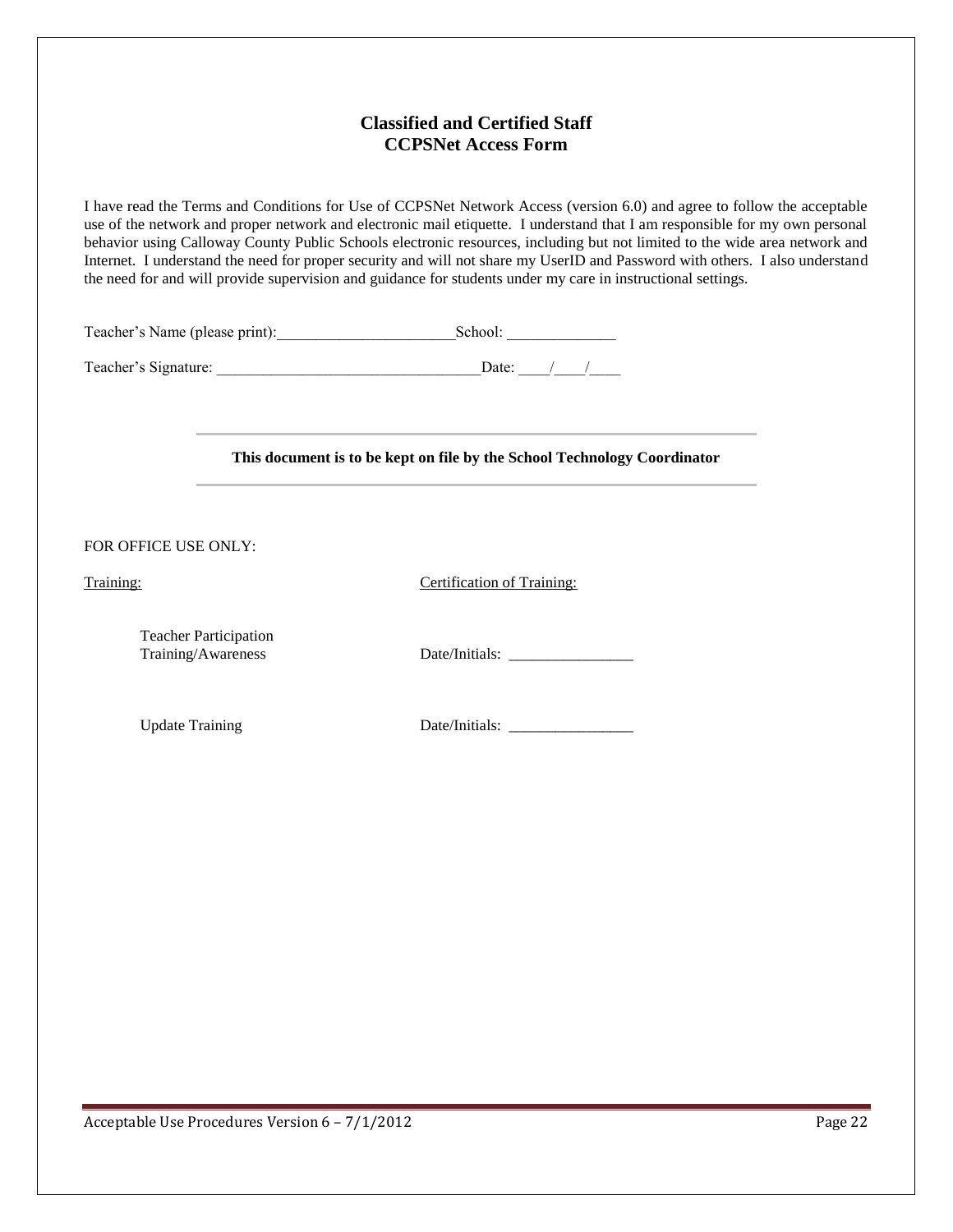## **Classified and Certified Staff CCPSNet Request for Waiver of Training Form**

I have been trained at \_\_\_\_\_\_\_\_\_\_\_\_\_\_\_\_\_\_\_\_\_\_\_\_\_\_\_\_\_\_ and have attached a written statement signed by the District Technology Coordinator or equivalent staff member. I understand that this training must have been conducted within one year of this request for waiver. I am also attaching a copy of the Acceptable Use Policy of the District/Institution where I was trained. I am hereby requesting a waiver of training on basic Internet instructional use and understand this waiver is contingent upon approval by the District Technology Committee. I further understand I will be required, at minimum, to receive training in the Calloway County Acceptable Use Policy before I will be allowed to use the Internet instructionally with students under my supervision and control and will be required to sign and agree to the conditions of the CCPSNet Access Form for Certified and Classified Staff.

[NOTE: Districts within the State of Kentucky whose Acceptable Use Policy meets the Requirements of the Kentucky Department of Education and SB 230 will not be required to attach a copy of their Acceptable Use Plan to this form and an email from the District Technology Coordinator to Susan Taylor over the State Exchange Mail system will be acceptable in place of this form.]

|                                    |                                               | the contract of the contract of the contract of the contract of the contract of the contract of the contract of<br>This document is to be kept on file by the School Technology Coordinator<br>and the control of the control of the control of the control of the control of the control of the control of the |                                                                                                   |
|------------------------------------|-----------------------------------------------|-----------------------------------------------------------------------------------------------------------------------------------------------------------------------------------------------------------------------------------------------------------------------------------------------------------------|---------------------------------------------------------------------------------------------------|
|                                    |                                               |                                                                                                                                                                                                                                                                                                                 |                                                                                                   |
|                                    |                                               | Name of Staff Member                                                                                                                                                                                                                                                                                            |                                                                                                   |
|                                    |                                               |                                                                                                                                                                                                                                                                                                                 |                                                                                                   |
| form.                              |                                               | Name of District/ Institution                                                                                                                                                                                                                                                                                   | A copy of the Acceptable Use Policy under which this staff member was trained is attached to this |
|                                    |                                               | <b>District Technology Coordinator or Equivalent</b>                                                                                                                                                                                                                                                            |                                                                                                   |
| FOR OFFICE USE ONLY:               |                                               |                                                                                                                                                                                                                                                                                                                 |                                                                                                   |
|                                    | <b>Action of Committee on Waiver Request:</b> | Date/Initials                                                                                                                                                                                                                                                                                                   |                                                                                                   |
| Certification of Training attached |                                               | the contract of the contract of the contract of the contract of                                                                                                                                                                                                                                                 |                                                                                                   |
| Copy of AUP attached               |                                               |                                                                                                                                                                                                                                                                                                                 |                                                                                                   |
| Approved Disapproved               |                                               | the control of the control of the control of the control of                                                                                                                                                                                                                                                     |                                                                                                   |
|                                    |                                               |                                                                                                                                                                                                                                                                                                                 |                                                                                                   |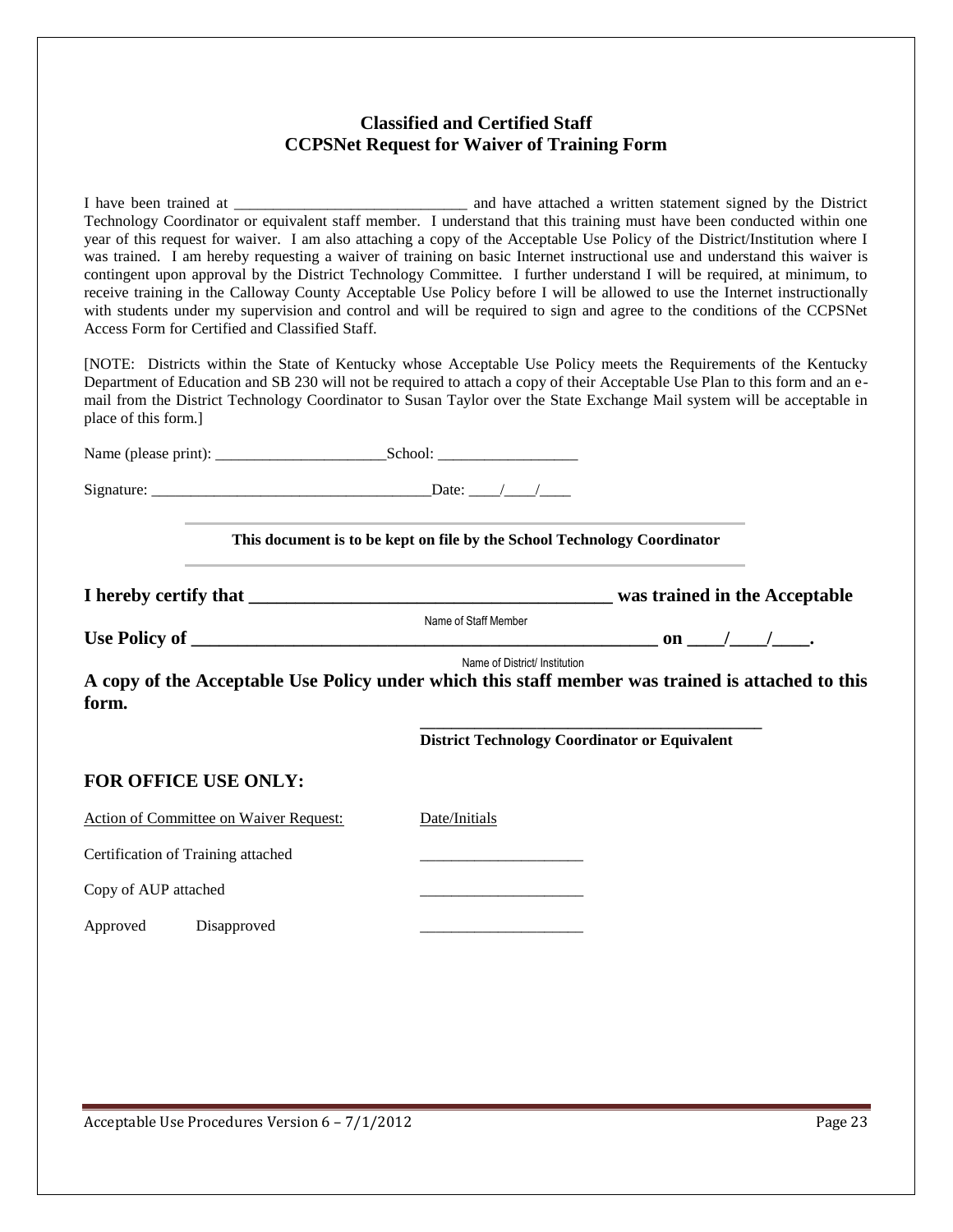## **Classified and Certified Staff CCPSNet Request for Waiver of Training Optional Form**

| Name (please print): |  |  |
|----------------------|--|--|

Name (please print): \_\_\_\_\_\_\_\_\_\_\_\_\_\_\_\_\_\_\_\_\_\_\_\_\_\_School: \_\_\_\_\_\_\_\_\_\_\_\_\_\_\_\_\_\_\_\_\_\_\_

Signature: \_\_\_\_\_\_\_\_\_\_\_\_\_\_\_\_\_\_\_\_\_\_\_\_\_\_\_\_\_\_\_\_\_\_\_\_\_\_\_\_\_\_\_\_\_\_Date: \_\_\_\_/\_\_\_\_/\_\_\_\_

#### **This document is to be kept on file by the School Technology Coordinator**

Please describe in detail all experience with Internet instructional resources and any training you have received that you feel has prepared you to work with Internet resources in compliance with the Calloway County Schools Acceptable Use Policy. (Attach additional pages as needed).

#### **FOR OFFICE USE ONLY:**

Action of Committee on Waiver Request: Date/Initials Certification of Training attached \_\_\_\_\_\_\_\_\_\_\_\_\_\_\_\_\_\_\_\_\_ Copy of AUP attached Approved Disapproved